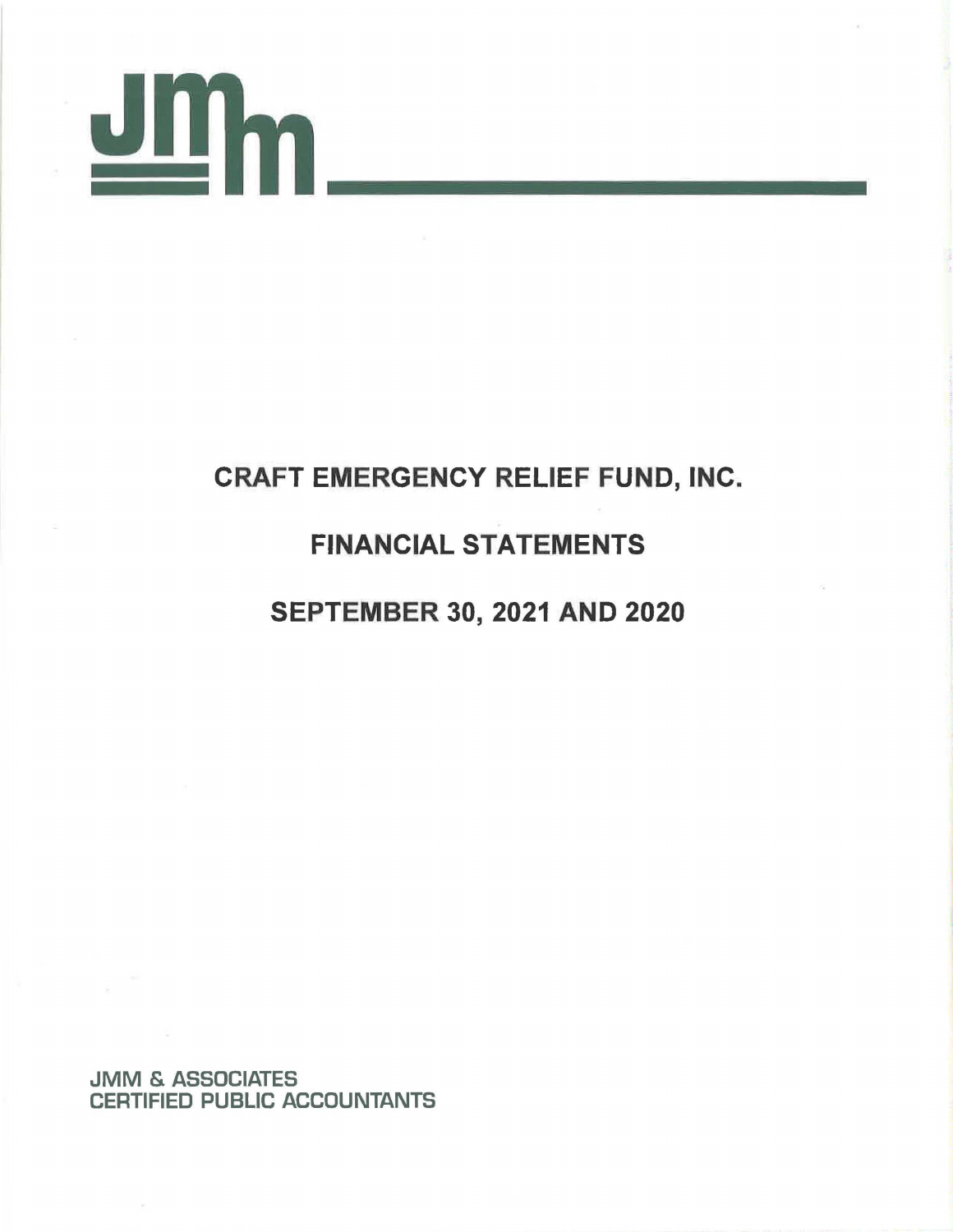**FINANCIAL STATEMENTS**

**SEPTEMBER 30, 2021 AND 2020**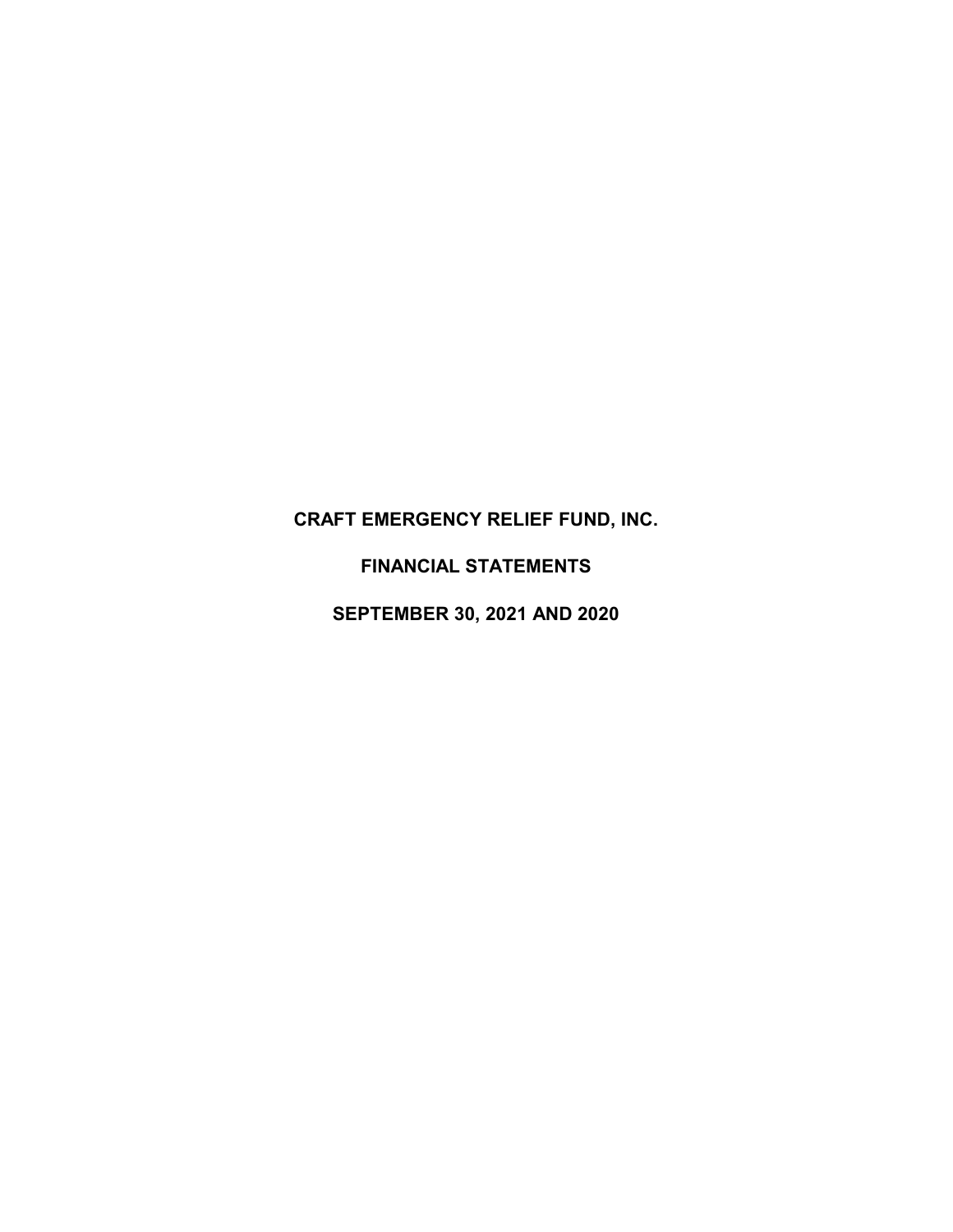### **TABLE OF CONTENTS**

### **SEPTEMBER 30, 2021 AND 2020**

|                                         | Page             |
|-----------------------------------------|------------------|
| Independent Auditor's Report            | $1 - 2$          |
| <b>Financial Statements:</b>            |                  |
| <b>Statements of Financial Position</b> | $3 - 4$          |
| <b>Statements of Activities</b>         | $5 - 6$          |
| Statement of Functional Expenses - 2021 | $\overline{7}$   |
| Statement of Functional Expenses - 2020 | 8                |
| <b>Statements of Cash Flows</b>         | $\boldsymbol{9}$ |
| <b>Notes to Financial Statements</b>    | $10 - 22$        |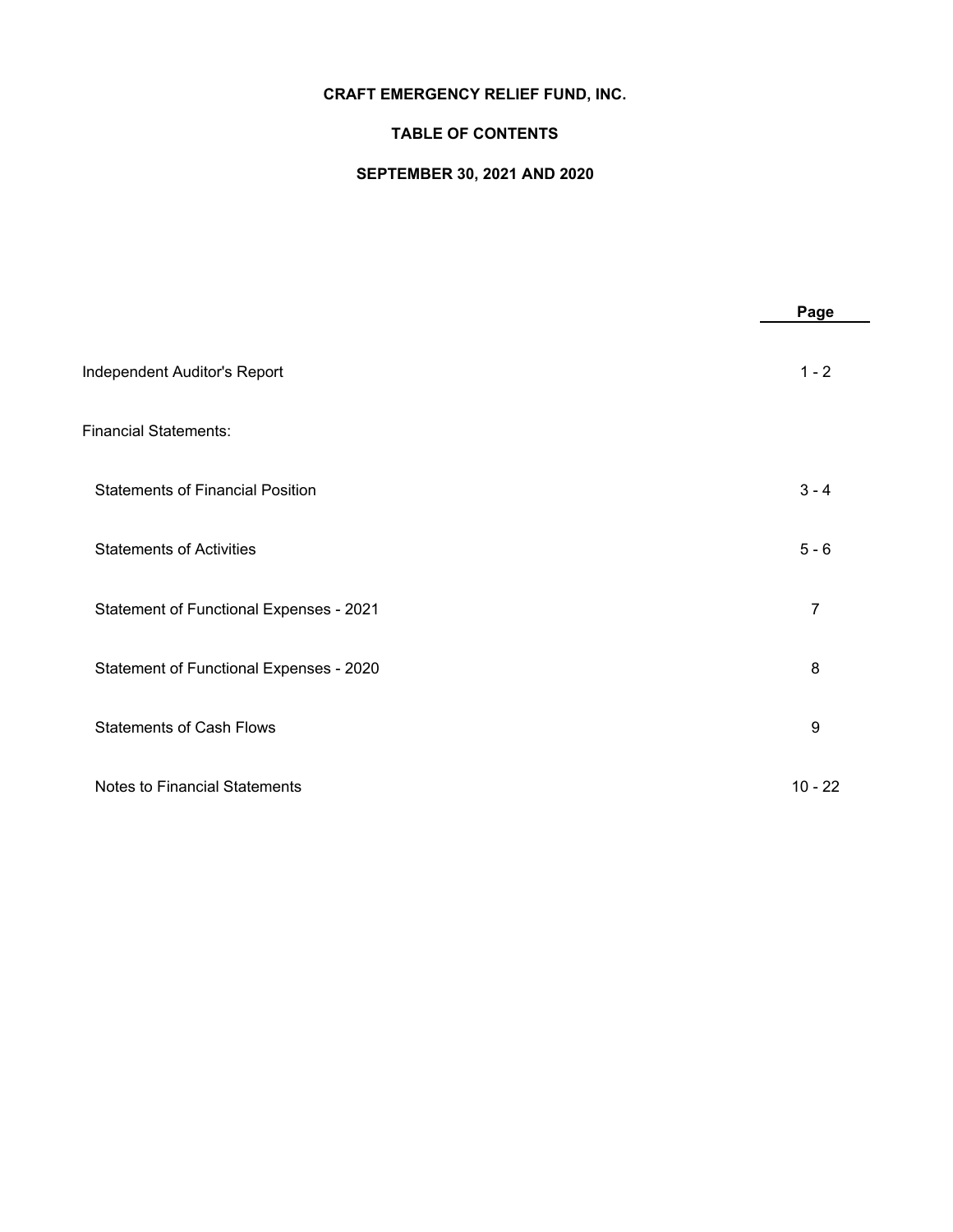*VT* License #92-0000171

### **INDEPENDENT AUDITOR'S REPORT**

To the Board of Directors of Craft Emergency Relief Fund, Inc. Montpelier, Vermont

We have audited the accompanying financial statements of Craft Emergency Relief Fund, Inc. (a nonprofit organization), which comprise the statements of financial position as of September 30, 2021 and 2020, the related statements of activities, functional expenses, and cash flows for the years then ended, and the related notes to the financial statements.

### Management's Responsibility for the Financial Statements

Management is responsible for the preparation and fair presentation of these financial statements in accordance with accounting principles generally accepted in the United States of America; this includes the design, implementation, and maintenance of internal control relevant to the preparation and fair presentation of financial statements that are free from material misstatement, whether due to fraud or error.

### Auditor's Responsibility

Our responsibility is to express an opinion on these financial statements based on our audits. We conducted our audits in accordance with auditing standards generally accepted in the United States of America. Those standards require that we plan and perform the audits to obtain reasonable assurance about whether the financial statements are free from material misstatement.

An audit involves performing procedures to obtain audit evidence about the amounts and disclosures in the financial statements. The procedures selected depend on the auditor's judgment, including the assessment of the risks of material misstatement of the financial statements, whether due to fraud or error. In making those risk assessments, the auditor considers internal control relevant to the entity's preparation and fair presentation of the financial statements in order to design audit procedures that are appropriate in the circumstances, but not for the purpose of expressing an opinion on the effectiveness of the entity's internal control. Accordingly, we express no such opinion. An audit also includes evaluating the appropriateness of accounting policies used and the reasonableness of significant accounting estimates made by management, as well as evaluating the overall presentation of the financial statements.

We believe that the audit evidence we have obtained is sufficient and appropriate to provide a basis for our audit opinion.

JMM & ASSOCIATES **CERTIFIED PUBLIC ACCOUNTANTS**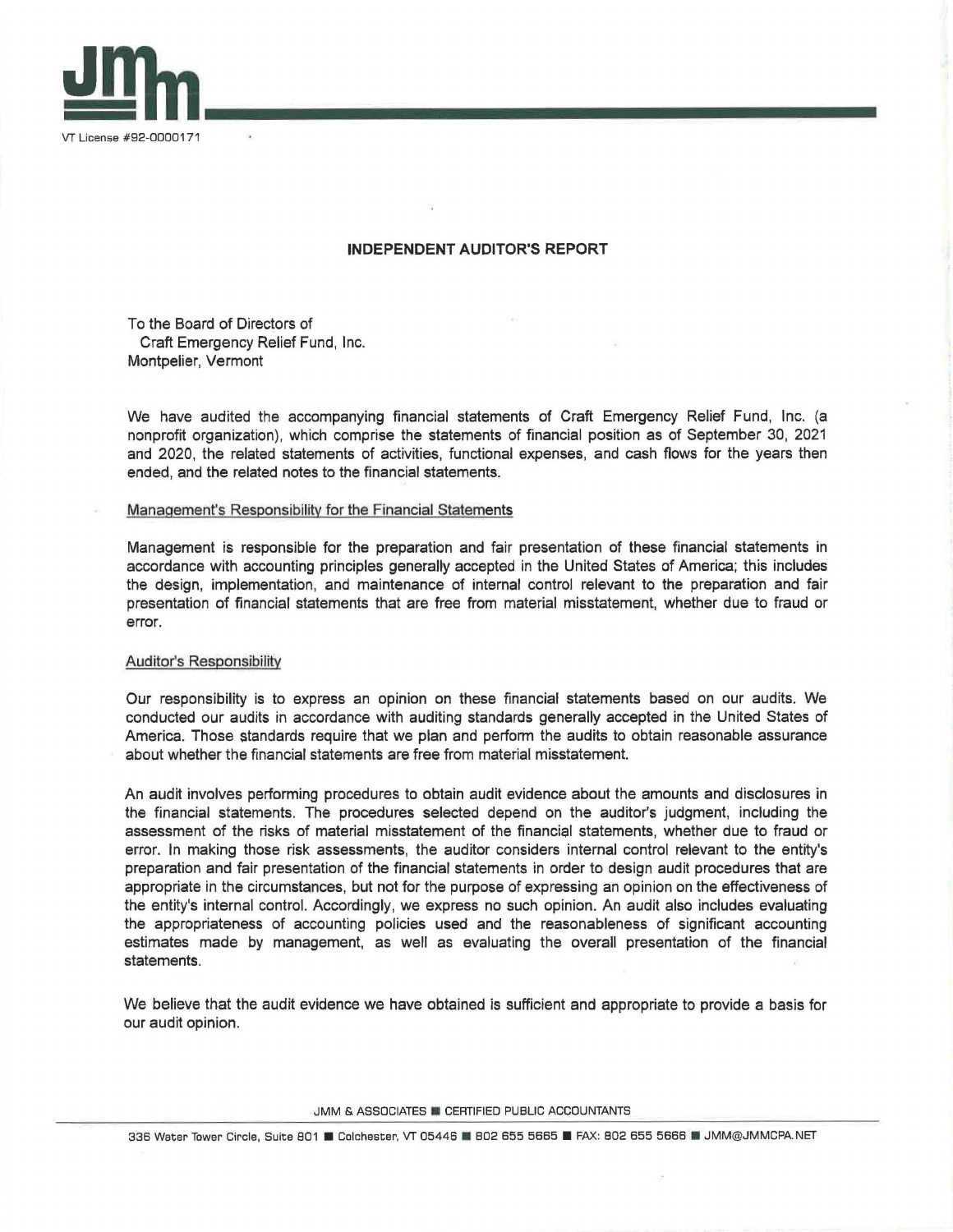**Opinion** 

In our opinion, the financial statements referred to above present fairly, in all material respects, the financial position of Craft Emergency Relief Fund, Inc. as of September 30, 2021 and 2020, and the changes in its net assets and its cash flows for the years then ended in accordance with accounting principles generally accepted in the United States of America.

mm & associates

February 8, 2022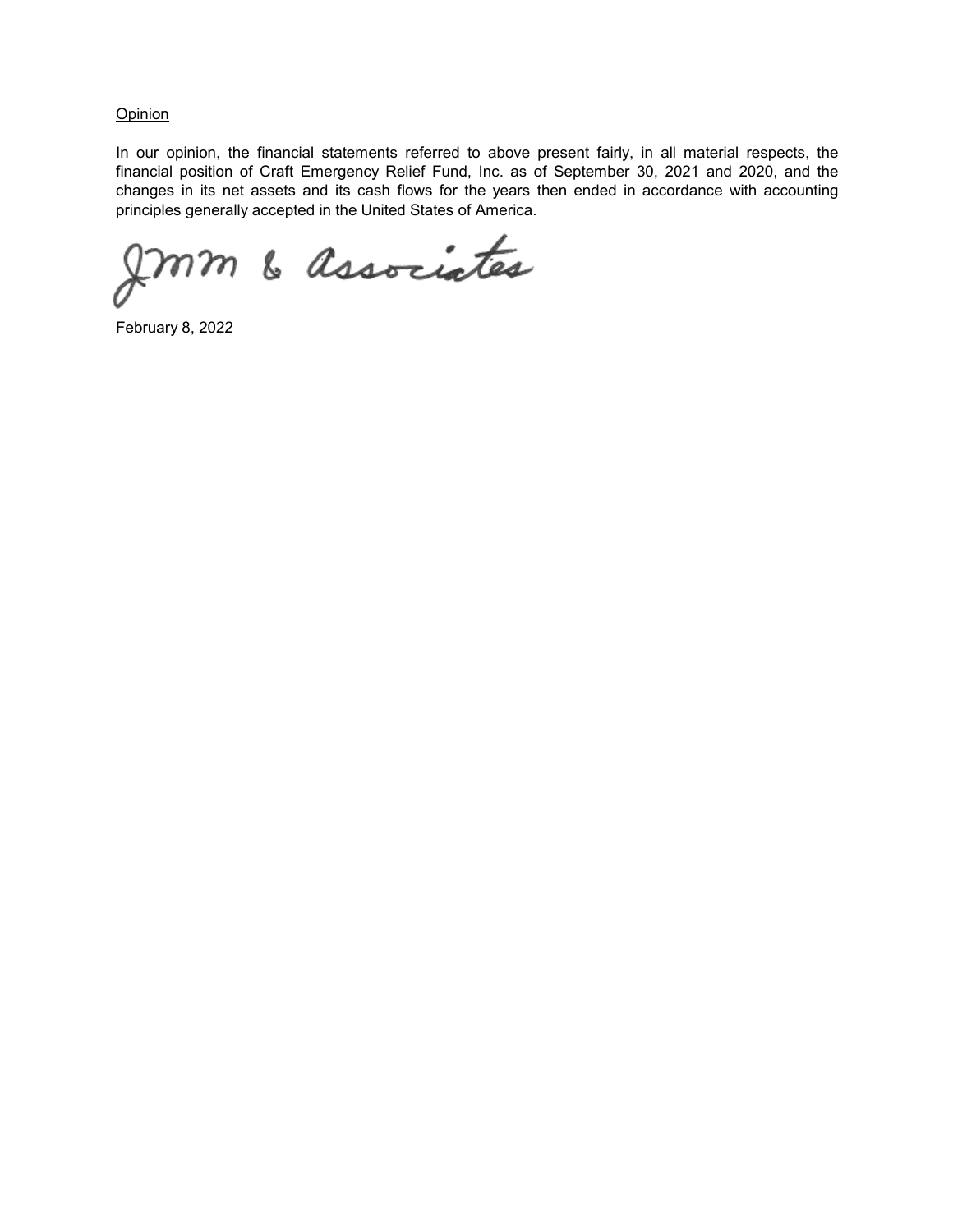### **STATEMENTS OF FINANCIAL POSITION**

### **SEPTEMBER 30, 2021 AND 2020**

### **A S S E T S**

|                                       | 2021            | 2020            |
|---------------------------------------|-----------------|-----------------|
| <b>CURRENT ASSETS</b>                 |                 |                 |
| Cash                                  | \$<br>376,294   | 958,583<br>\$   |
| Current portion of pledges receivable | 270,500         | 400,500         |
| Current portion of loans receivable   | 7,000           | 12,000          |
| Bequests receivable                   | 20,000          |                 |
| Prepaid expenses                      | 7,462           | 8,467           |
| <b>TOTAL CURRENT ASSETS</b>           | 681,256         | 1,379,550       |
|                                       |                 |                 |
| <b>PROPERTY AND EQUIPMENT</b>         |                 |                 |
| Equipment                             | 15,313          | 15,313          |
| Website                               | 18,500          | 18,500          |
|                                       | 33,813          | 33,813          |
| Less accumulated depreciation         | (26, 920)       | (20, 410)       |
| TOTAL PROPERTY AND EQUIPMENT          | 6,893           | 13,403          |
|                                       |                 |                 |
| <b>OTHER ASSETS</b>                   |                 |                 |
| Investments                           | 2,825,808       | 1,810,478       |
| Noncurrent pledges receivable         |                 | 85,000          |
| Noncurrent loans receivable, net      | 13,418          | 13,378          |
| <b>TOTAL OTHER ASSETS</b>             | 2,839,226       | 1,908,856       |
|                                       |                 |                 |
| <b>TOTAL ASSETS</b>                   | 3,527,375<br>\$ | \$<br>3,301,809 |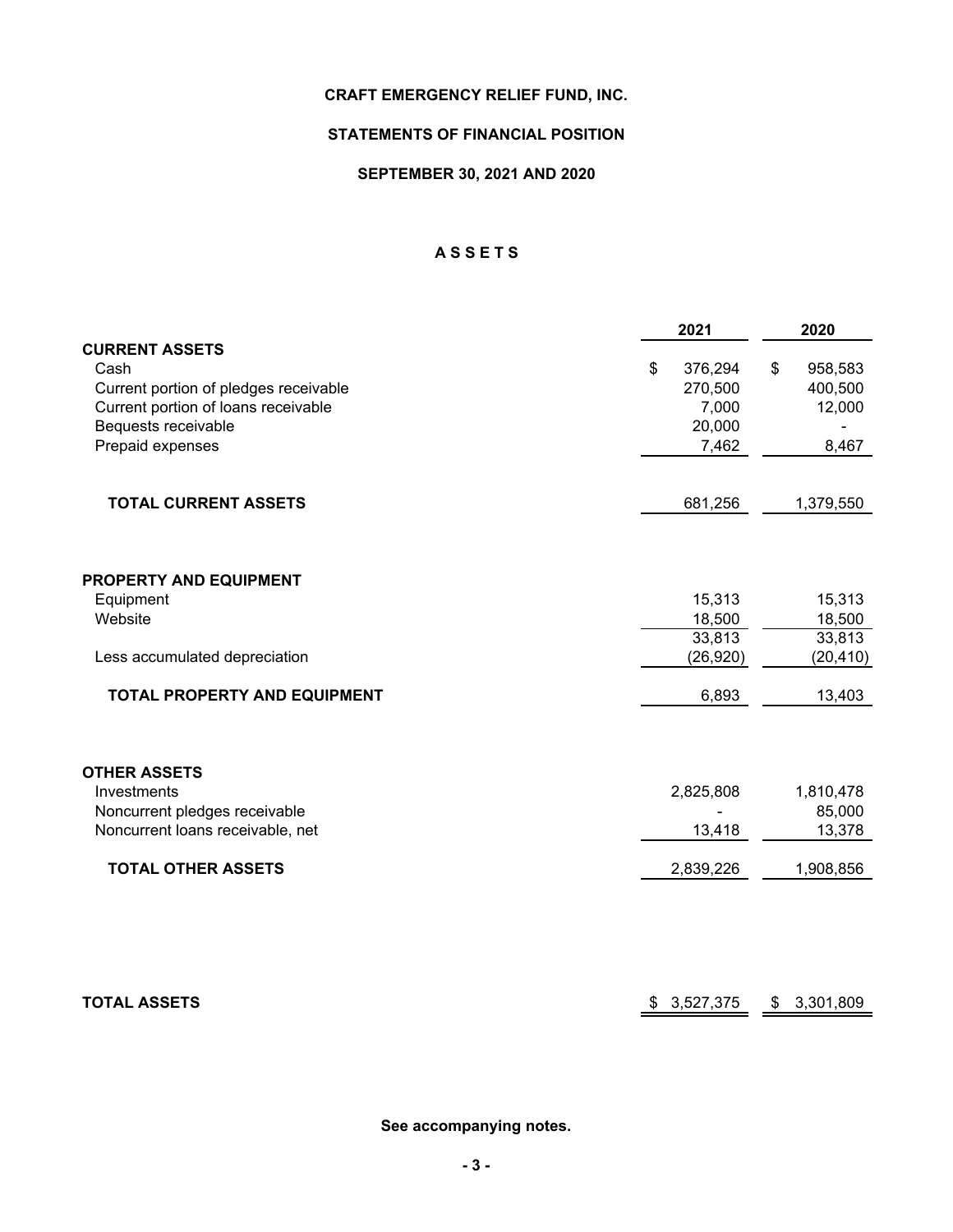### LIA BILITIES AND NET ASSETS

|                                             | 2021        | 2020         |
|---------------------------------------------|-------------|--------------|
| <b>CURRENT LIABILITIES</b>                  |             |              |
| Accounts payable                            | \$<br>8,977 | 57,037<br>\$ |
| Grants payable                              |             | 60,334       |
| Accrued salaries and related liabilities    | 22,170      | 17,963       |
| Accrued vacation                            | 38,262      | 31,741       |
| Current portion of note payable             |             | 9,000        |
| <b>TOTAL CURRENT LIABILITIES</b>            | 69,409      | 176,075      |
| <b>LONG-TERM DEBT</b>                       |             |              |
| Note payable, net of current portion        |             | 94,700       |
| <b>TOTAL LONG-TERM DEBT</b>                 |             | 94,700       |
| <b>TOTAL LIABILITIES</b>                    | 69,409      | 270,775      |
| <b>NET ASSETS</b>                           |             |              |
| Net assets without donor restrictions:      |             |              |
| Undesignated                                | 340,934     | 752,215      |
| Board designated:                           |             |              |
| CERF+ At the Ready Fund                     | 156,286     | 156,286      |
| Board reserve                               | 441,898     | 441,898      |
| Long-term investment                        | 991,982     | 251,136      |
| Total net assets without donor restrictions | 1,931,100   | 1,601,535    |
| Net assets with donor restrictions          | 1,526,866   | 1,429,499    |
|                                             |             |              |
| <b>TOTAL NET ASSETS</b>                     | 3,457,966   | 3,031,034    |
|                                             |             |              |
| TOTAL LIABILITIES AND NET ASSETS            | \$3,527,375 | \$3,301,809  |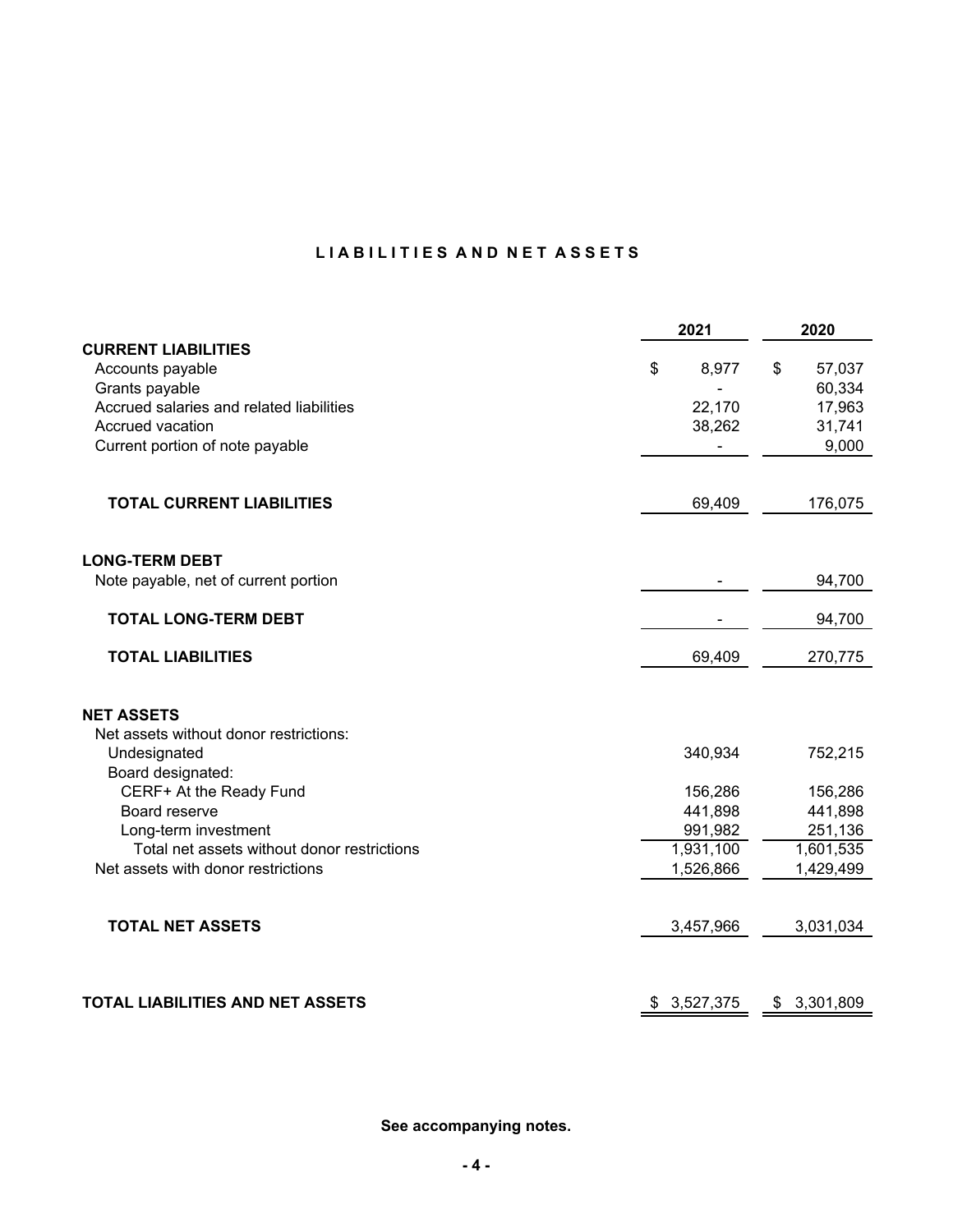### **STATEMENTS OF ACTIVITIES**

### **FOR THE YEARS ENDED SEPTEMBER 30, 2021 AND 2020**

|                                                        | 2021            | 2020            |
|--------------------------------------------------------|-----------------|-----------------|
| CHANGE IN NET ASSETS WITHOUT DONOR RESTRICTIONS        |                 |                 |
| <b>SUPPORT AND REVENUE</b>                             |                 |                 |
| Grants and contributions                               | \$<br>691,341   | 1,053,342<br>S  |
| In-kind contributions                                  | 73,409          | 36,987          |
| <b>Fundraising events</b>                              |                 | 3,895           |
| Investment income                                      | 263,523         | 124,594         |
| Paycheck Protection Program Ioan forgiveness           | 103,700         |                 |
| Program fees and other income                          | 20,948          | 25,358          |
|                                                        | 1,152,921       | 1,244,176       |
| Net assets released from restrictions                  | 1,019,756       | 1,408,885       |
| <b>TOTAL SUPPORT AND REVENUE</b>                       | 2,172,677       | 2,653,061       |
| <b>EXPENSES</b>                                        |                 |                 |
| Program services:                                      |                 |                 |
| Emergency response                                     | 1,002,671       | 1,487,901       |
| Education and training                                 | 254,198         | 323,767         |
| Outreach, marketing and advocacy                       | 198,886         | 144,735         |
| Subtotal - program services                            | 1,455,755       | 1,956,403       |
| Support services:                                      |                 |                 |
| General and administrative                             | 281,207         | 220,305         |
| Fundraising                                            | 106,150         | 111,273         |
| Subtotal - support services                            | 387,357         | 331,578         |
| <b>TOTAL EXPENSES</b>                                  | 1,843,112       | 2,287,981       |
| <b>CHANGE IN NET ASSETS WITHOUT DONOR RESTRICTIONS</b> | 329,565         | 365,080         |
| BEGINNING NET ASSETS WITHOUT DONOR RESTRICTIONS        | 1,601,535       | 1,236,455       |
|                                                        |                 |                 |
| <b>ENDING NET ASSETS WITHOUT DONOR RESTRICTIONS</b>    | 1,931,100<br>\$ | 1,601,535<br>\$ |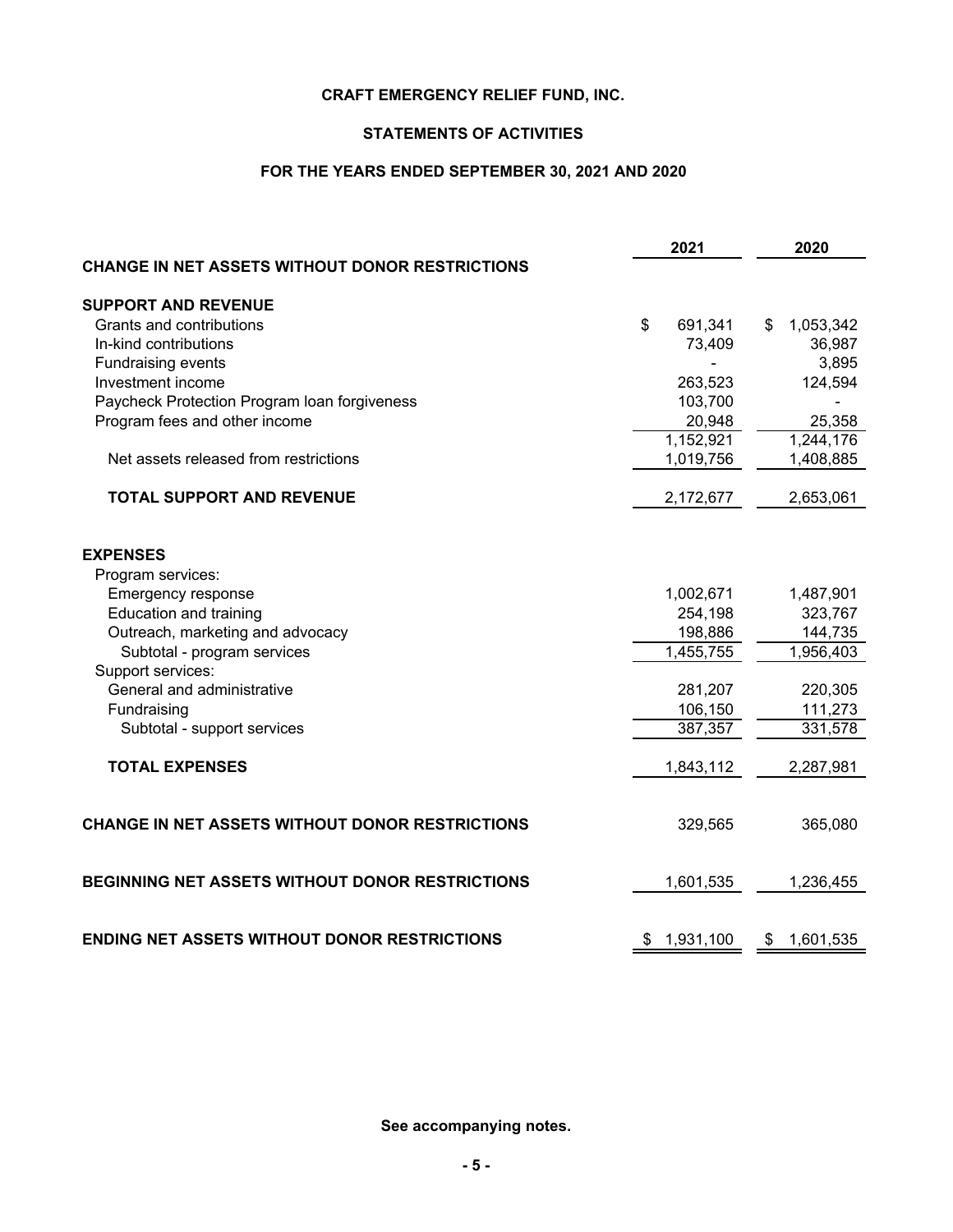### **STATEMENTS OF ACTIVITIES (CONTINUED)**

### **FOR THE YEARS ENDED SEPTEMBER 30, 2021 AND 2020**

|                                                     | 2021           | 2020                        |
|-----------------------------------------------------|----------------|-----------------------------|
| <b>CHANGE IN NET ASSETS WITH DONOR RESTRICTIONS</b> |                |                             |
| Grants and contributions                            | 1,116,994<br>S | 1,844,349<br>S              |
| Investment income                                   | 129            | 1,855                       |
| Subtotal - restricted revenue                       | 1,117,123      | 1,846,204                   |
| Net assets released from restrictions               | (1,019,756)    | (1,408,885)                 |
| <b>CHANGE IN NET ASSETS WITH DONOR RESTRICTIONS</b> | 97,367         | 437.319                     |
| <b>BEGINNING NET ASSETS WITH DONOR RESTRICTIONS</b> | 1,429,499      | 992,180                     |
| <b>ENDING NET ASSETS WITH DONOR RESTRICTIONS</b>    | 1,526,866      | 1,429,499<br>$\mathfrak{s}$ |
| <b>TOTAL CHANGE IN NET ASSETS</b>                   | 426,932        | 802,399                     |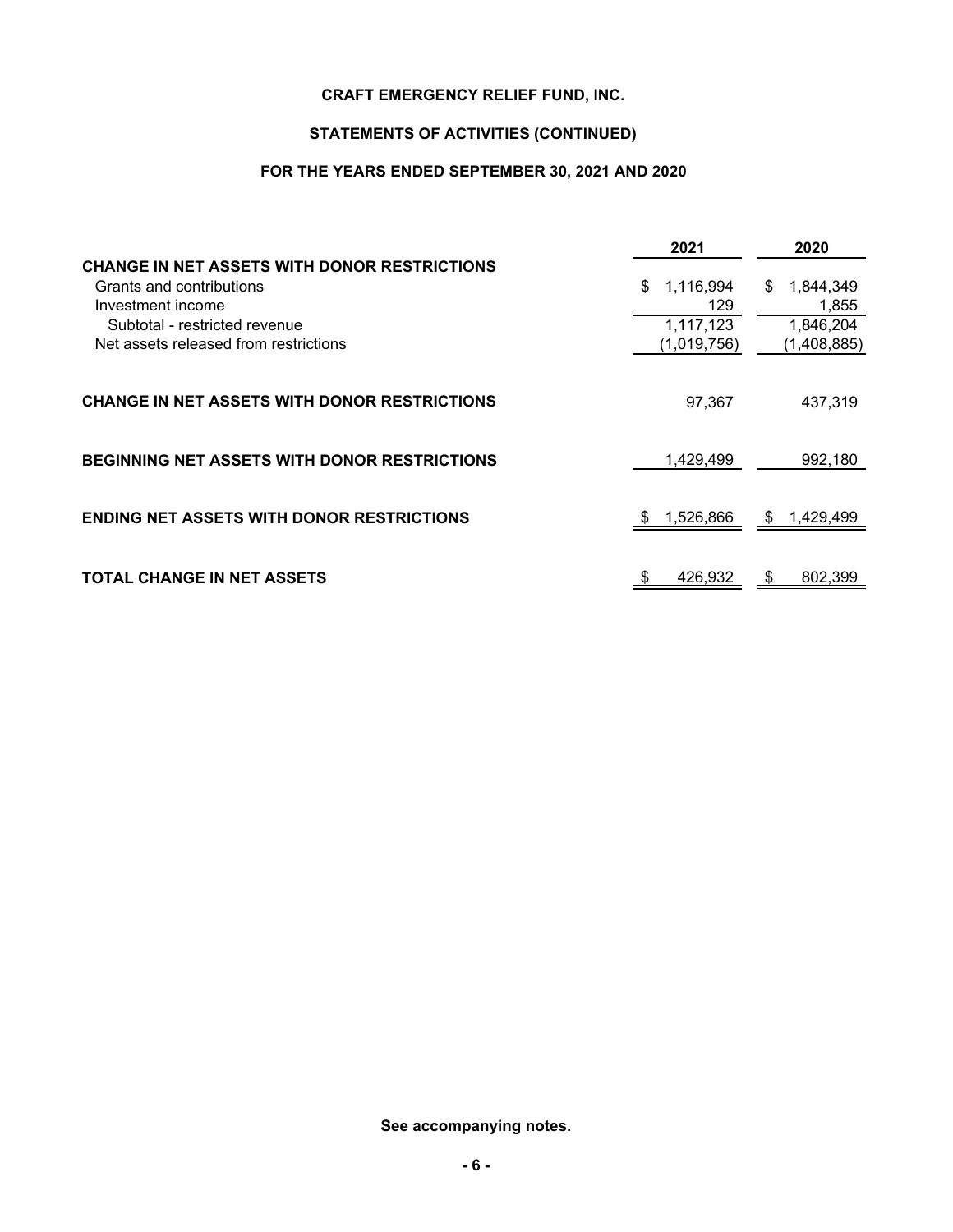CRAFT EMERGENCY RELIEF FUND, INC. **CRAFT EMERGENCY RELIEF FUND, INC.**

# STATEMENT OF FUNCTIONAL EXPENSES - 2021 **STATEMENT OF FUNCTIONAL EXPENSES - 2021**

## FOR THE YEAR ENDED SEPTEMBER 30, 2021<br>(WITH COMPARATIVE TOTALS FOR 2020) **FOR THE YEAR ENDED SEPTEMBER 30, 2021 (WITH COMPARATIVE TOTALS FOR 2020)**

|                                                        | Emergency<br>Response           | Education<br>& Training         | & Advocacy<br>Marketing<br>Outreach, | Services<br>Program<br><b>Total</b> | Administrative<br>General<br>and | Fundraising                       | Total<br>2021                    | <b>Total</b><br>2020             |       |
|--------------------------------------------------------|---------------------------------|---------------------------------|--------------------------------------|-------------------------------------|----------------------------------|-----------------------------------|----------------------------------|----------------------------------|-------|
| Employee benefits<br>Payroll taxes<br>Salaries         | 119,573<br>22,488<br>9,537<br>ക | 111,303<br>21,322<br>8,804<br>↔ | 6,112<br>76,370<br>10,297            | 307,246<br>24,453<br>54,107<br>↔    | 20,965<br>8,429<br>10,024<br>↔   | 51,449<br>7,983<br>128<br>4.<br>ക | 83,055<br>468,719<br>37,010<br>ക | 454,566<br>75,999<br>36,210<br>ക |       |
| Subtotal - personnel costs                             | 151,598                         | 141,429                         | 92,779                               | 385,806                             | 139,418                          | 63,560                            | 588,784                          | 566,775                          |       |
| Grant expense - individuals                            | 543,000                         | 66,301                          |                                      | 609,301                             |                                  |                                   | 609,301                          | 1,015,038                        |       |
| Grant expense - organizations<br>Professional services | 30,210<br>250,000               | 9,006<br>17,490                 | 75,913                               | 259,006<br>123,613                  | 25,187                           | 11,482                            | 160,282<br>259,006               | 394,780<br>102,883               |       |
| In-kind expense                                        |                                 |                                 |                                      |                                     | 73,489                           |                                   | 73,489                           | 36,987                           |       |
| Information technology                                 | 12,349                          | 6,878                           | 11,820                               | 31,047                              | 8,053                            | 7,248                             | 46,348                           | 36,347                           |       |
| Occupancy                                              | 11,029                          | 9,256                           | 5,684                                | 25,969                              | 10,778                           | 4,628                             | 41,375                           | 32,980                           |       |
| Office expenses                                        | 2,138                           | 2,365                           | 5,490                                | 9,993                               | 8,372                            | 16,597                            | 34,962                           | 33,516                           |       |
| Advertising and promotion                              | 205                             |                                 | 6,097                                | 6,302                               |                                  | 1,830                             |                                  |                                  | 3,198 |
| Depreciation                                           |                                 |                                 |                                      |                                     | 6,510                            |                                   | 8,132<br>6,510                   |                                  | 6,511 |
| Bank and credit card fees                              |                                 |                                 |                                      |                                     | 6,146                            | ಔ                                 | 6,169                            |                                  | 9,571 |
| Conferences and workshops                              | 927                             | 526                             | 550                                  | 2,003                               | 1,921                            | 138                               | 4,062                            |                                  | 877   |
| Insurance                                              | 1,072                           | 900                             | 553                                  | 2,525                               | 1,053                            | 450                               | 4,028                            |                                  | 3,133 |
| Travel                                                 | O                               | $\frac{4}{7}$                   |                                      | 53                                  | 280                              |                                   | 335                              | 36,581                           |       |
| Other expense                                          | 137                             |                                 |                                      | 137                                 |                                  | 192                               | 329                              |                                  | 8,804 |
| TOTAL EXPENSES                                         | \$1,002,671                     | \$ 254,198                      | 198,886<br>↮                         | \$1,455,755                         | 281,207<br>↔                     | 106,150<br>↔                      | \$1,843,112                      | 2,287,981<br>↔                   |       |

### See accompanying notes. **See accompanying notes.**

**- 7 -**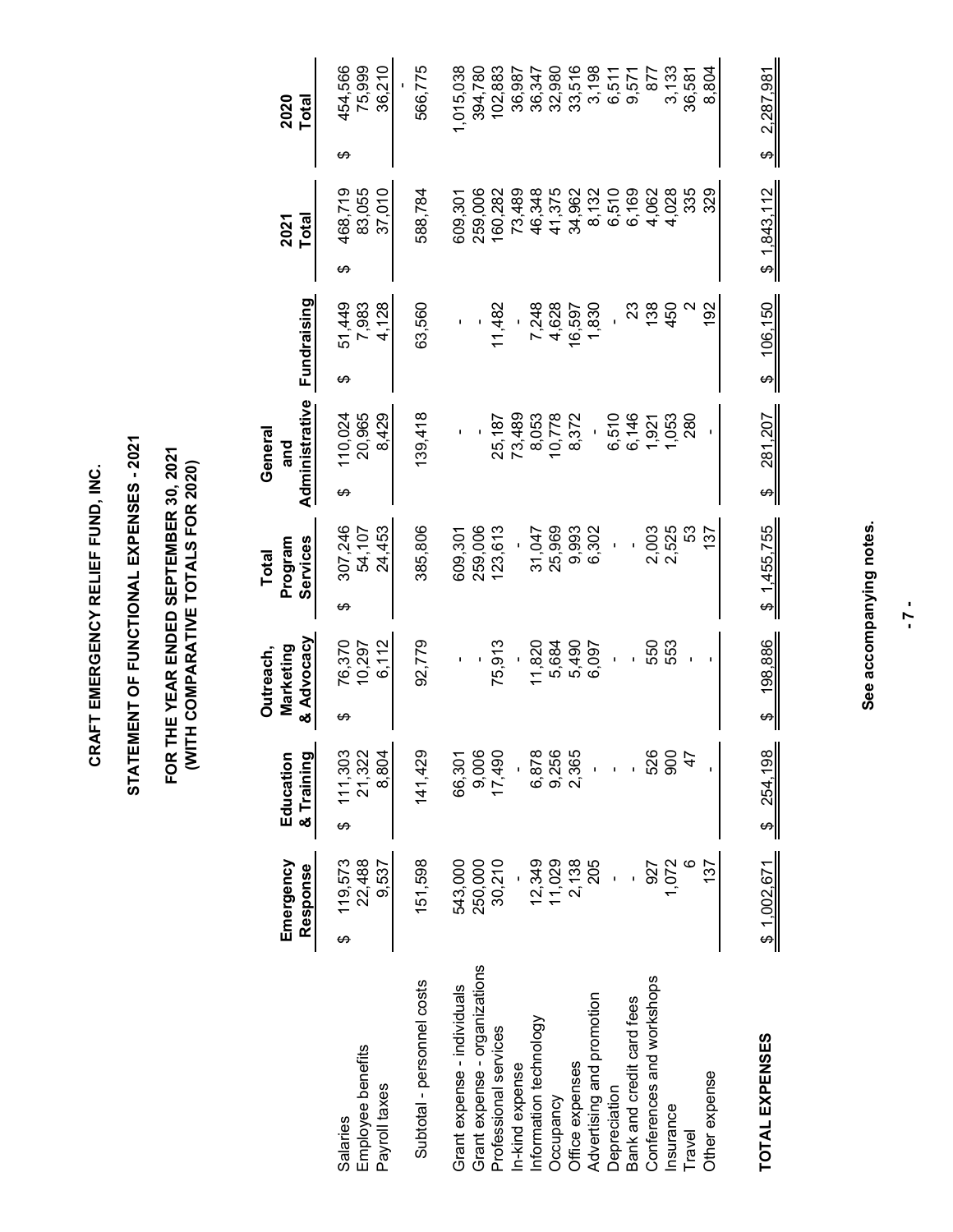CRAFT EMERGENCY RELIEF FUND, INC. **CRAFT EMERGENCY RELIEF FUND, INC.**

# STATEMENT OF FUNCTIONAL EXPENSES - 2020 **STATEMENT OF FUNCTIONAL EXPENSES - 2020**

## FOR THE YEAR ENDED SEPTEMBER 30, 2020 **FOR THE YEAR ENDED SEPTEMBER 30, 2020**

|                               |   | Emergency       |   | Education  |   | Marketing<br>Outreach, |   | Program<br><b>Total</b> |   | General<br>and |   |             |   | 2020      |
|-------------------------------|---|-----------------|---|------------|---|------------------------|---|-------------------------|---|----------------|---|-------------|---|-----------|
|                               |   | Response        |   | & Training |   | & Advocacy             |   | Services                |   | Administrative |   | Fundraising |   | Total     |
| Salaries                      | ക | 138,467         | ക | 81,689     | ക | 71,276                 | ക | 291,432                 | ക | 104.341        | ക | 58,793      | ക | 454,566   |
| Employee benefits             |   | 24,101          |   | 11,380     |   | 12,618                 |   | 48,099                  |   | 17,643         |   | 10,257      |   | 75,999    |
| Payroll taxes                 |   | 11,313          |   | 7,359      |   | 5,765                  |   | 24,437                  |   | 7,020          |   | 4,753       |   | 36,210    |
| Subtotal - personnel costs    |   | 173,881         |   | 100,428    |   | 89,659                 |   | 363,968                 |   | 129,004        |   | 73,803      |   | 566,775   |
| Grant expense - individuals   |   | 994,500         |   | 20,538     |   |                        |   | 1,015,038               |   |                |   |             |   | 1,015,038 |
| Grant expense - organizations |   | 250,000         |   | 144,780    |   |                        |   | 394,780                 |   |                |   |             |   | 394,780   |
| Professional services         |   | 33,324          |   | 21,275     |   | 27,018                 |   | 81,617                  |   | 12,986         |   | 8,280       |   | 102,883   |
| In-kind expense               |   |                 |   |            |   |                        |   |                         |   | 36,987         |   |             |   | 36,987    |
| Travel                        |   | 6,450           |   | 16,809     |   |                        |   | 31,995                  |   | 836            |   | 3,750       |   | 36,581    |
| Information technology        |   | 12,204          |   | 9,598      |   | 8,736<br>5,720         |   | 27,522                  |   | 4,615          |   | 4,210       |   | 36,347    |
| Office expenses               |   | 5,192<br>10,605 |   | 3,252      |   |                        |   | 14,650                  |   | 4,022          |   | 14,844      |   | 33,516    |
| Occupancy                     |   |                 |   | 6,240      |   | 6,206<br>4,587         |   | 21,432                  |   | 7,319<br>9,481 |   | 4,229       |   | 32,980    |
| Bank and credit card fees     |   |                 |   |            |   |                        |   |                         |   |                |   | 8           |   | 9,571     |
| Other expense                 |   |                 |   |            |   | 20                     |   | 20                      |   | 7,839          |   | 945         |   | 8,804     |
| Depreciation                  |   |                 |   |            |   |                        |   |                         |   | 6,511          |   |             |   | 6,511     |
| Advertising and promotion     |   | 724             |   | 220        |   | .944                   |   | 2,888                   |   |                |   |             |   | 3,198     |
| Insurance                     |   | 1,021           |   | 558        |   | 442                    |   | 2,021                   |   | 705            |   | 310<br>407  |   | 3,133     |
| Conferences and workshops     |   |                 |   | 89         |   | 403                    |   | 472                     |   |                |   | 405         |   | 877       |
|                               |   |                 |   |            |   |                        |   |                         |   |                |   |             |   |           |
| <b>TOTAL EXPENSES</b>         |   | \$1,487,901     | ↮ | 323,767    | ↔ | 144,735                |   | \$1,956,403             | ↔ | 220,305        | ↮ | 11,273      | ↮ | 2,287,981 |
|                               |   |                 |   |            |   |                        |   |                         |   |                |   |             |   |           |

### See accompanying notes. **See accompanying notes.**

**- 8 -**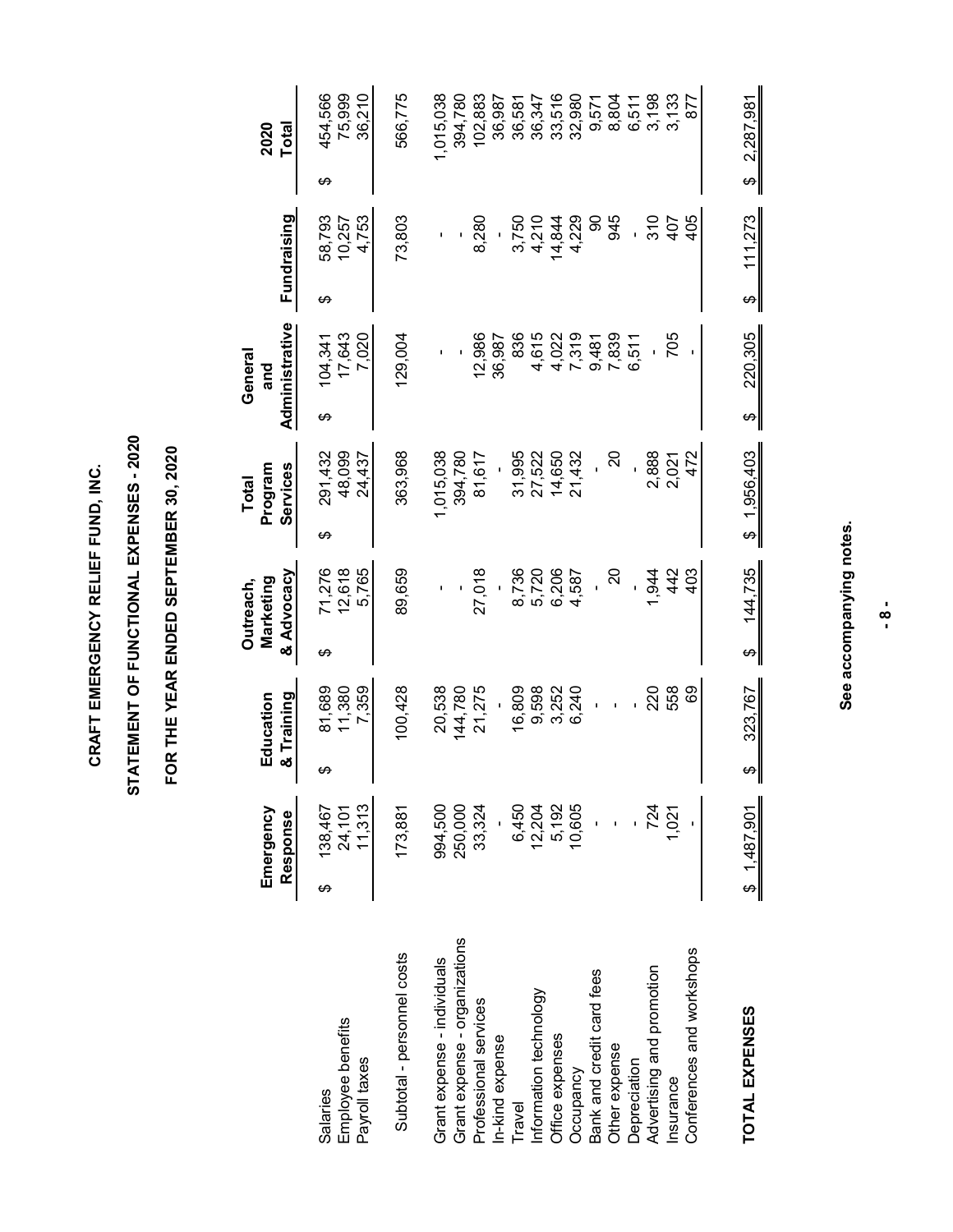### **STATEMENTS OF CASH FLOWS**

### **FOR THE YEARS ENDED SEPTEMBER 30, 2021 AND 2020**

|                                                                                                          | 2021                                 | 2020                  |
|----------------------------------------------------------------------------------------------------------|--------------------------------------|-----------------------|
| <b>CASH FLOWS FROM OPERATING ACTIVITIES</b>                                                              |                                      |                       |
| Cash received from grants and contributions                                                              | 2,003,335<br>\$                      | 2,522,586<br>S        |
| Cash received from interest and dividends                                                                | 31,426                               | 36,538                |
| Cash received from loans receivable                                                                      | 2,473                                | 13,863                |
| Other operating receipts                                                                                 | 20,948                               | 25,358                |
| Cash paid for personnel                                                                                  | (578,056)                            | (552, 782)            |
| Cash paid to suppliers for goods and services                                                            | (1, 281, 579)                        | (1,581,204)           |
| <b>NET CASH PROVIDED BY OPERATING ACTIVITIES</b>                                                         | 198,547                              | 464,359               |
| <b>CASH FLOWS FROM INVESTING ACTIVITIES</b>                                                              |                                      |                       |
| Sale of investments                                                                                      | 2,170,368                            | 897,569               |
| Purchases of investments                                                                                 | (2,951,204)                          | (765, 149)            |
|                                                                                                          |                                      |                       |
| NET CASH PROVIDED (USED) BY INVESTING ACTIVITIES                                                         | (780, 836)                           | 132,420               |
| <b>CASH FLOWS FROM FINANCING ACTIVITIES</b>                                                              |                                      |                       |
| Paycheck Protection Program Ioan                                                                         |                                      | 103,700               |
| <b>NET CASH PROVIDED BY FINANCING ACTIVITIES</b>                                                         |                                      | 103,700               |
| <b>INCREASE (DECREASE) IN CASH</b>                                                                       | (582, 289)                           | 700,479               |
| <b>BEGINNING CASH</b>                                                                                    | 958,583                              | 258,104               |
| <b>ENDING CASH</b>                                                                                       | $\boldsymbol{\mathsf{S}}$<br>376,294 | \$<br>958,583         |
| SUPPLEMENTAL DISCLOSURE OF NONCASH FINANCING ACTIVITY<br>Forgiveness of Paycheck Protection Program Ioan | 103,700<br>\$                        | $\boldsymbol{\theta}$ |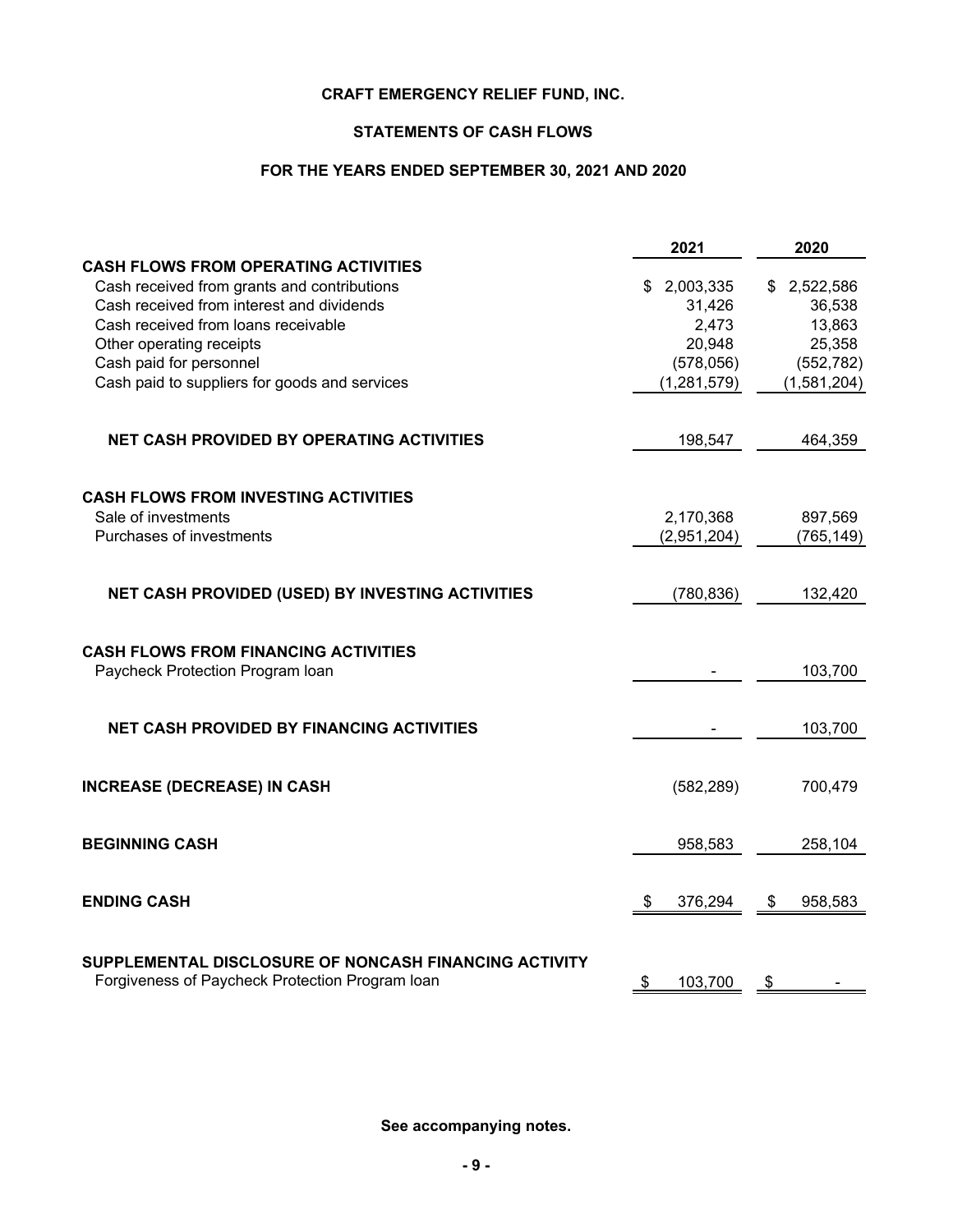### **NOTES TO FINANCIAL STATEMENTS**

### **SEPTEMBER 30, 2021 AND 2020**

### **1) SUMMARY OF OPERATIONS AND SIGNIFICANT ACCOUNTING POLICIES**

### Operations and activities

Incorporated in New York in 1985 and now headquartered in Montpelier, Vermont, Craft Emergency Relief Fund, Inc. ("CERF+" or the Organization) is a national artists' service organization whose mission is to serve artists who work in craft disciplines by providing a safety net to support strong and sustainable careers. CERF+'s core services are education programs, advocacy, network building, and emergency relief. Emergency relief consists of: (a) Emergency Preparedness & Recovery Resources, (b) Emergency Preparedness Educational Programs, (c) Artist Preparedness Campaign, (d) National Coalition for Arts Preparedness & Emergency Response, and (e) Research on the Needs & Status of Working Artists. CERF+ fulfills its mission by making direct grants to craft artists facing career-threatening emergencies, coordinating a booth fee waiver and supply discount program with participating craft shows and suppliers, providing promotional, marketing and business development assistance, and by offering training and education in health, safety, insurance, and disaster preparedness. The Organization's support comes primarily from contributions from individuals, businesses and foundations.

### Income taxes

CERF+ is a nonprofit organization as described in Section 501(c)(3) of the Internal Revenue Code and is exempt from federal income taxes on income related to its exempt purpose as a public charity pursuant to Section 501(a) of the Code. In addition, contributions to CERF+ qualify for the charitable contribution deduction under Section 170(b)(2)(A)(vi). CERF+ believes that it has appropriate support for any tax position taken and, as such, does not have any uncertain tax positions that are material to the financial statements.

### Cash and cash equivalents

For purposes of reporting cash flows, cash and cash equivalents include cash on hand, amounts on deposit in financial institutions and other short-term investments with original maturities of three months or less. Cash and cash equivalents are stated at cost, which approximates market value.

CERF+ maintains all of its cash in Vermont banks. Amounts on deposit are insured up to \$250,000 per depositor per bank. Amounts on deposit in excess of the applicable FDIC limit were approximately \$125,000 and \$708,000 as of September 30, 2021 and 2020, respectively.

### Basis of accounting

The financial statements of CERF+ have been prepared on the accrual basis of accounting and, accordingly, reflect all significant receivables, payables and other liabilities.

### Financial statement presentation

CERF+ is required to report information regarding its financial position and activities according to two classes of net assets: net assets without donor restrictions and net assets with donor restrictions.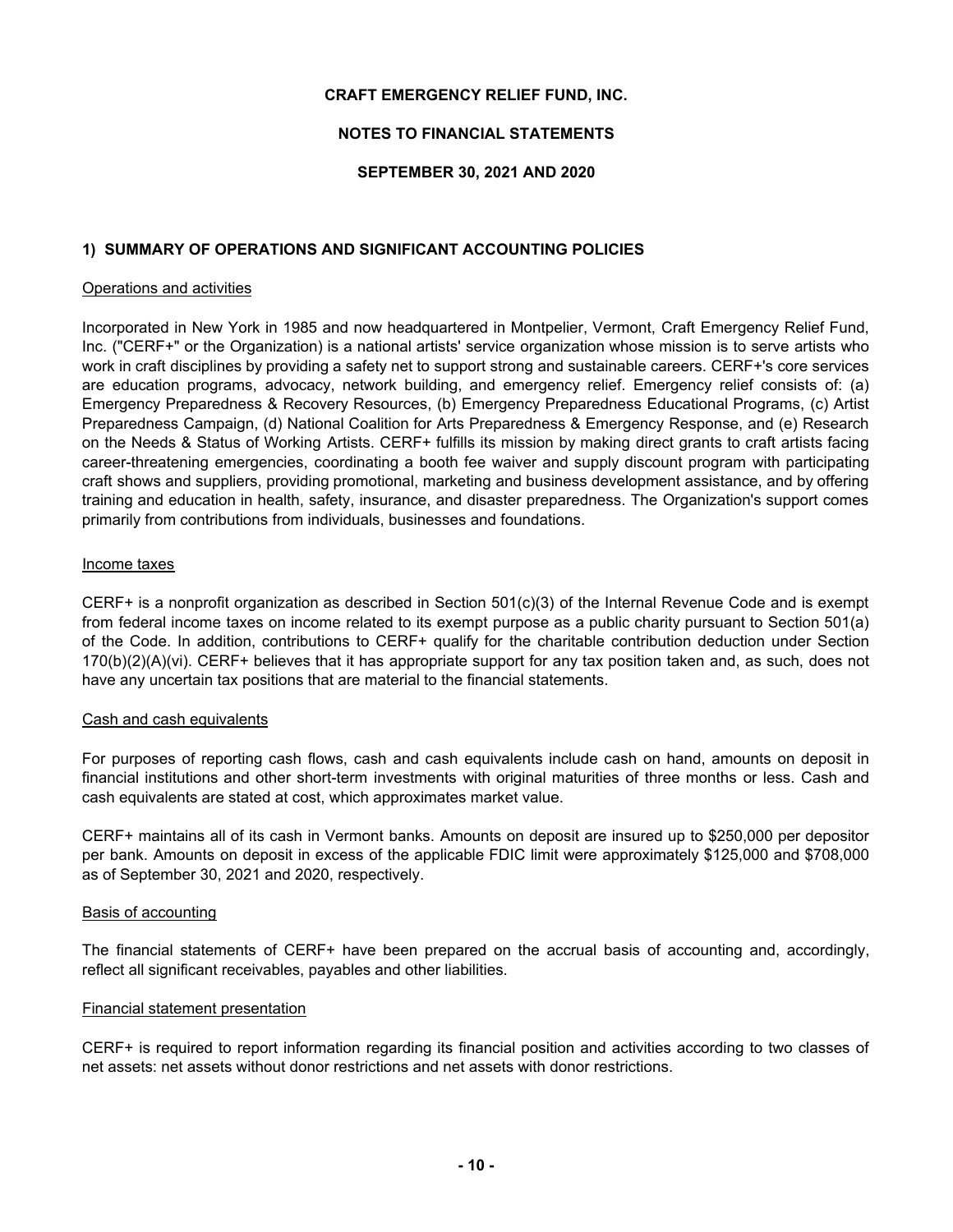### **NOTES TO FINANCIAL STATEMENTS**

### **SEPTEMBER 30, 2021 AND 2020**

### **1) SUMMARY OF OPERATIONS AND SIGNIFICANT ACCOUNTING POLICIES (continued)**

### Pending accounting standard

In February 2016, the Financial Accounting Standards Board (FASB) issued ASU No. 2016-02, *Leases* (Topic 842), which will replace the current guidance for leases found in FASB ASC 840. ASU No. 2016-02 will affect most not-for-profits for annual reporting periods beginning on or after December 15, 2021 (CERF+'s fiscal year ending September 30, 2023). ASU No. 2016-02 applies to both lessees and lessors, and will require lessees with operating leases to recognize a right-of-use asset and related lease liability for leases with terms of 12 months or more. Management has not yet determined the impact of this ASU on the Organization's financial statements.

### Comparative totals

The financial statements include certain prior year summarized comparative information in total, which is not a complete presentation in accordance with generally accepted accounting principles. Accordingly, such information should be read in conjunction with the Organization's financial statements for the year ended September 30, 2020, from which the summarized information was derived.

### **Reclassification**

Portions of the 2020 financial statements have been reclassified to conform to the 2021 financial statement presentation.

### **Estimates**

The preparation of financial statements in conformity with accounting principles generally accepted in the U.S. requires management to make estimates and assumptions that affect certain reported amounts and disclosures. Accordingly, actual results could differ from those estimates.

### **Support**

CERF+ reports information regarding its financial position and activities according to two classes of net assets: net assets without donor restrictions and net assets with donor restrictions. Support that is restricted by the donor is reported as an increase in net assets without donor restrictions if the restriction expires in the reporting period in which the support is recognized. All other donor-restricted support is reported as an increase in net assets with donor restrictions. When a restriction expires, net assets with donor restrictions are reclassified to net assets without donor restrictions, and reported in the Statements of Activities as net assets released from restrictions.

CERF+ recognizes contributions when cash, securities or other assets, an unconditional promise to give, or notification of a beneficial interest is received. Conditional promises to give - that is, those with a measurable performance or other barrier and a right of return - are not recognized until the conditions on which they depend are met.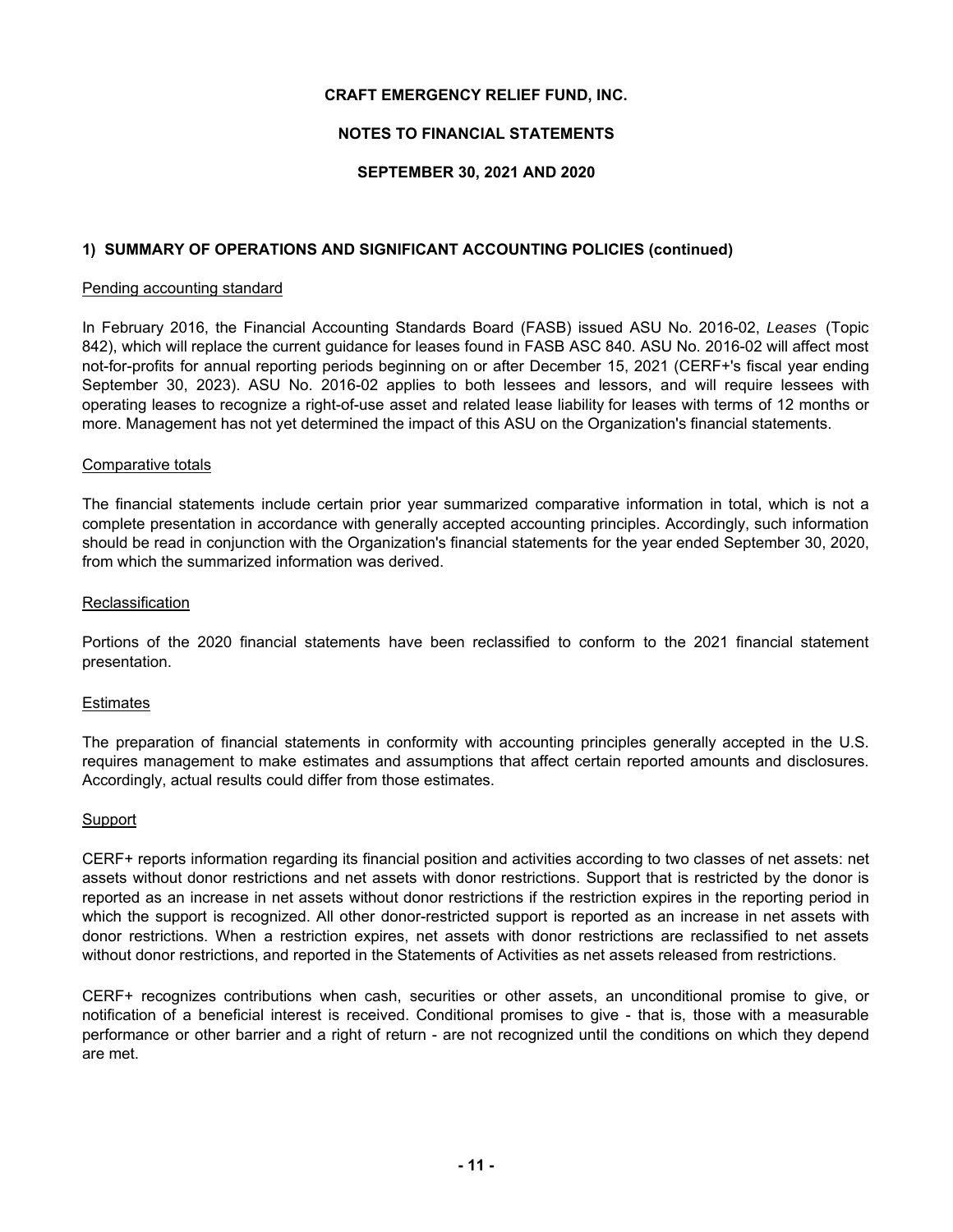### **NOTES TO FINANCIAL STATEMENTS**

### **SEPTEMBER 30, 2021 AND 2020**

### **1) SUMMARY OF OPERATIONS AND SIGNIFICANT ACCOUNTING POLICIES (continued)**

### Revenue recognition

Contract revenue is recognized as performance obligations under the contracts agreements are met. Any unearned funds are considered deferred revenue and reported as a liability. There were no material contracts with customers in fiscal years 2021 or 2020.

CERF+ uses the allowance method for recording uncollectible accounts receivable. Balances still outstanding after management uses reasonable collection efforts are written off as bad debt. Management provides an allowance for doubtful accounts based on prior experience, review of individual accounts and current economic conditions. Management has determined that no allowance for doubtful accounts is necessary as of September 30, 2021 or 2020. There were no material contract assets or liabilities as of September 30, 2021 and 2020.

### Advertising and promotion

Nondirect response advertising is expensed when incurred.

### Property and equipment

Property and equipment are stated at cost. Donations of property and equipment are recorded as support at their estimated market value. Such donations are reported as support without donor restrictions unless the donor has restricted the donated asset to a specific purpose. Assets donated with explicit restrictions regarding their use, and contributions of cash that must be used to acquire property and equipment, are reported as support with donor restrictions. Absent donor stipulations regarding how long those donated assets must be maintained, the Organization reports the expiration of donor restrictions when donated assets are placed into service as instructed by the donor, and reclassifies net assets with restrictions to net assets without donor restrictions at that time.

The cost of maintenance and repairs is charged to expense as incurred; renewals and betterments costing greater than \$3,000 are capitalized. Depreciation is computed using the straight-line method over the estimated useful lives.

### Pledges receivable

Pledges receivable that are expected to be collected within one year are recorded at net realizable value. Those expected to be collected in future years are recorded at the present value of their estimated future cash flows. The discounts on those amounts, if material, are computed using estimated market interest rates applicable to the years in which the promises are received. Any amortization of these discounts would be reflected in contribution revenue. Conditional promises to give are not recorded until the conditions are met.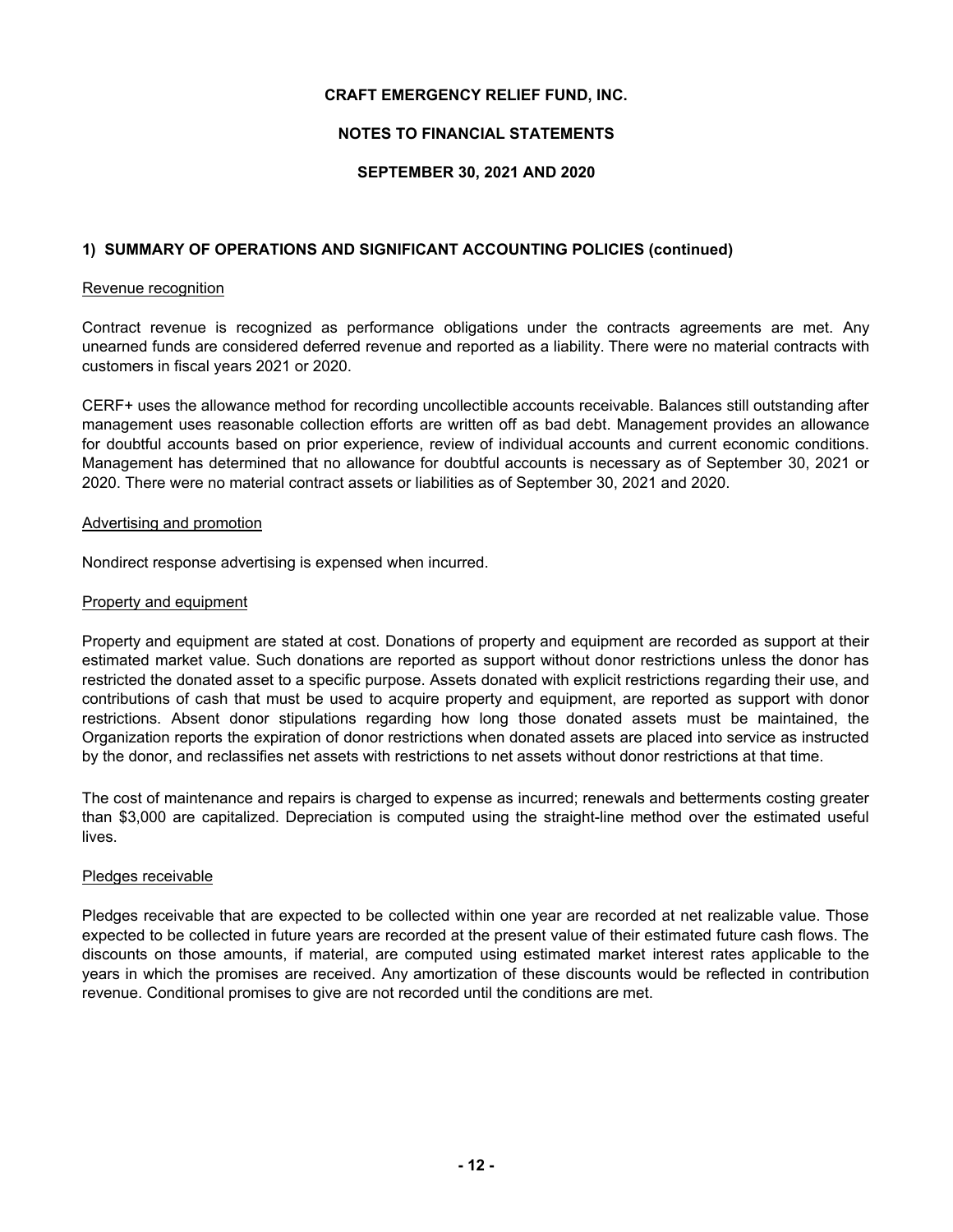### **NOTES TO FINANCIAL STATEMENTS**

### **SEPTEMBER 30, 2021 AND 2020**

### **1) SUMMARY OF OPERATIONS AND SIGNIFICANT ACCOUNTING POLICIES (continued)**

### Loans receivable

Loans receivable are stated at unpaid balances, less a loan loss reserve. CERF+ provides for losses on loans receivable using the allowance method. The allowance method is based on experience and other circumstances which may affect the ability of third parties to meet their obligations.

### Donated materials and services

Donated materials, when received, are reflected as contributions at the fair value on the date of receipt. CERF+ receives various types of in-kind support, including professional services. Contributed professional services are recognized at fair value if the services rendered (a) create or enhance long-lived assets or (b) require specialized skills, and would typically need to be purchased if not provided by donation. No amounts have been recognized for donated services, as there were no amounts which satisfied the criteria for recognition.

### Functional allocation of expenses

The costs of providing various programs and activities have been summarized on a functional basis in the Statements of Activities. The Statements of Functional Expenses present expenses by function and natural classification. Expenses directly attributable to a specific functional area are reported as expenses of those functional areas. Salaries have been allocated to the various functional classes based on employee time records. Indirect costs that benefit multiple functional areas are allocated based on these payroll allocation percentages.

### Investments and fair value measurements

CERF+ reports investments in marketable securities with readily determinable fair values, and all investments in debt securities at their fair values in the Statements of Financial Position. Fair value is determined by "Level 1" inputs by reference to quoted market prices. Unrealized gain and loss are included in the Statements of Activities.

Generally accepted accounting principles for fair value measurements emphasize a market-based approach to fair value, and require disclosures about valuation techniques used in the preparation of financial statements. The framework establishes a hierarchy that prioritizes the inputs used in measuring fair value (with Level 1 given the highest priority and Level 3 the lowest):

- Level 1 inputs are quoted prices available in active markets.

- Level 2 inputs are other than quoted prices in active markets which are "observable" as of the reporting date (such as published life expectancy tables used for valuing an annuity).

- Level 3 measurements use "significant unobservable inputs" and include net present value calculations of estimated future cash flows.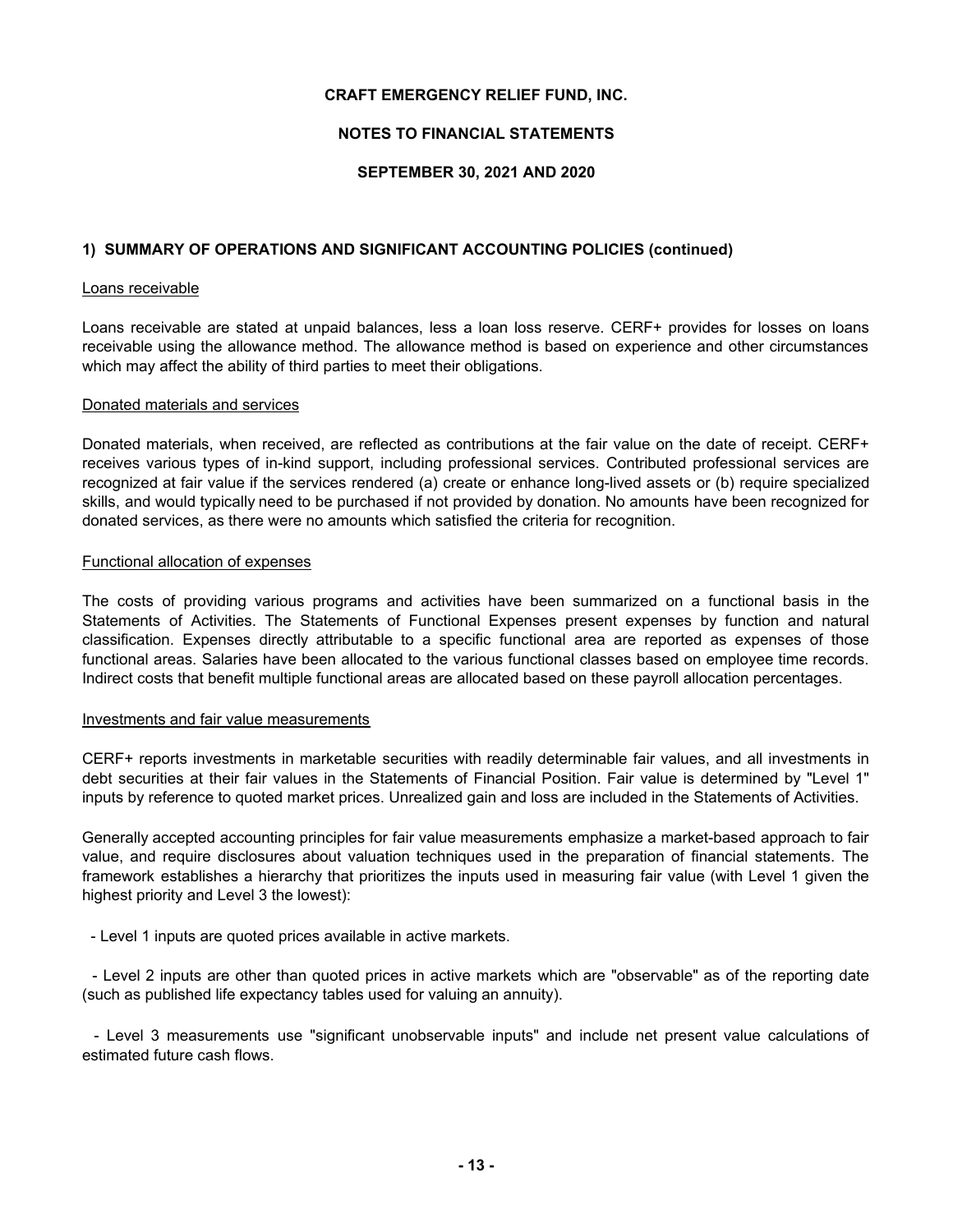### **NOTES TO FINANCIAL STATEMENTS**

### **SEPTEMBER 30, 2021 AND 2020**

### **2) LIQUIDITY**

CERF+ regularly monitors liquidity required to meet its operating needs and other contractual commitments, while also striving to maximize the investment of its available funds. The Organization has various sources of liquidity at its disposal, including cash and cash equivalents, marketable debt and equity securities and a line of credit. See Note 6 for information about the Organization's line of credit.

For purposes of analyzing resources available to meet general expenditures over a 12-month period, CERF+ considers all expenditures related to its ongoing program activities, as well as the conduct of services undertaken to support those activities, to be general expenditures.

In addition to financial assets available to meet general expenditures over the next 12 months, CERF+ operates with a balanced budget and anticipates collecting sufficient revenue to cover general expenditures not covered by donor-restricted resources.

The following table shows the total financial assets held by CERF+, and the amounts of those financial assets that could readily be made available within one year of the Statements of Financial Position dates to meet general expenditures:

|                                                                                     | 2021          | 2020            |  |  |
|-------------------------------------------------------------------------------------|---------------|-----------------|--|--|
| Financial assets at September 30:                                                   |               |                 |  |  |
| Cash                                                                                | \$<br>376,294 | \$<br>958,583   |  |  |
| Pledges receivable                                                                  | 270,500       | 485,500         |  |  |
| Loans receivable                                                                    | 20,418        | 25,378          |  |  |
| Bequests receivable                                                                 | 20,000        |                 |  |  |
| Investments                                                                         | 2,825,808     | 1,810,478       |  |  |
| Subtotal - total financial assets                                                   | 3,513,020     | 3,279,939       |  |  |
| Less amounts not available to meet general expenditures<br>over the next 12 months: |               |                 |  |  |
| Noncurrent loans receivable                                                         | (13, 418)     | (13, 378)       |  |  |
| Net assets with donor restrictions                                                  | (1,526,866)   | (1,429,499)     |  |  |
| Financial assets available to meet general expenditures                             |               |                 |  |  |
| over the next 12 months                                                             | 1,972,736     | \$<br>1,837,062 |  |  |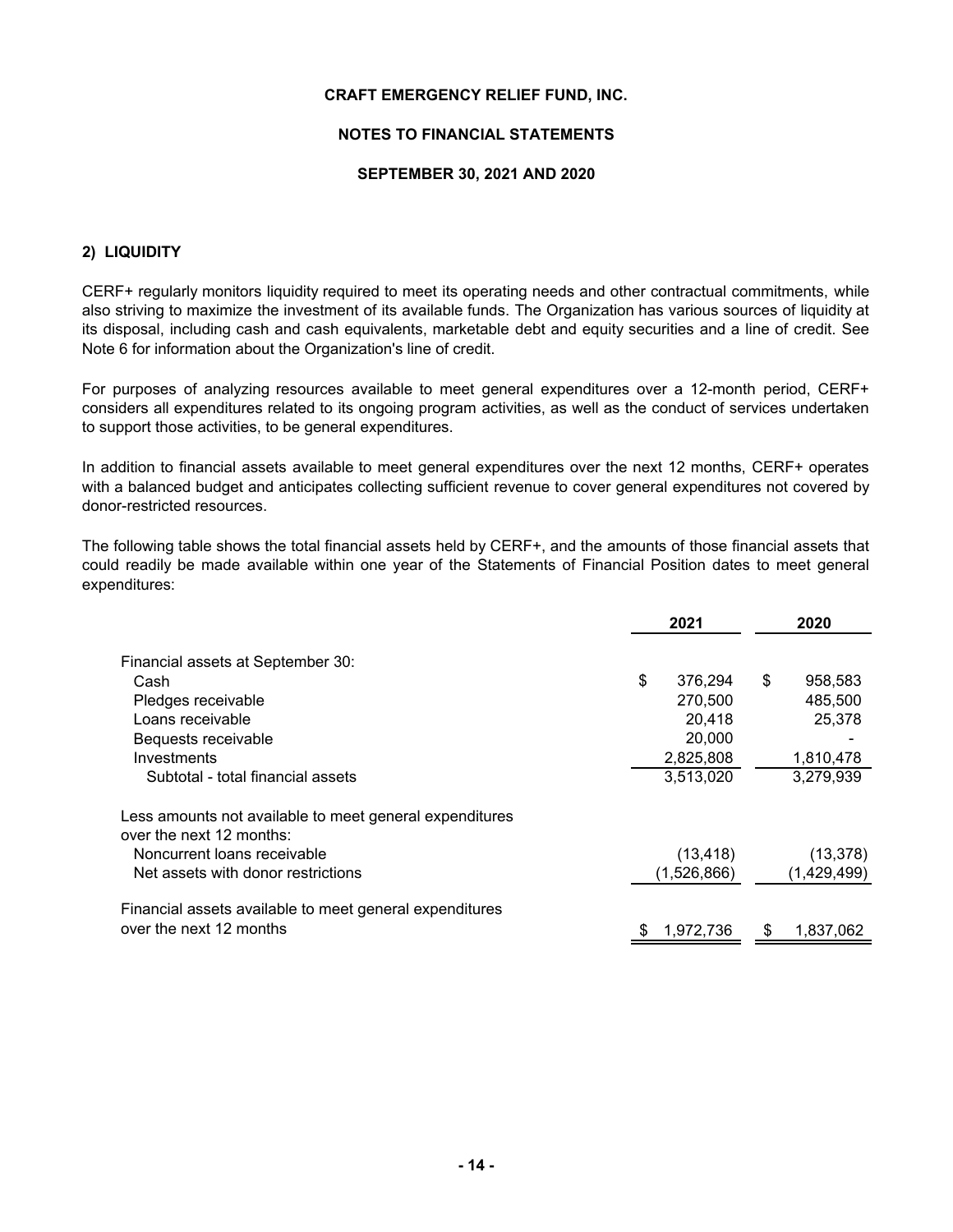### **NOTES TO FINANCIAL STATEMENTS**

### **SEPTEMBER 30, 2021 AND 2020**

### **3) PLEDGES RECEIVABLE**

Included in pledges receivable are the following donor-restricted unconditional promises to give as of September 30:

|                                                                                         |    | 2021                        |     | 2020                         |
|-----------------------------------------------------------------------------------------|----|-----------------------------|-----|------------------------------|
| Disaster relief - Puerto Rico<br>Disaster relief - other<br>Future periods and programs | S  | 25,000<br>185,000<br>60,500 | \$  | 50,000<br>320,000<br>115,500 |
|                                                                                         |    | 270,500                     | \$  | 485,500                      |
| Promises to give are expected to be collected as follows at September 30:               |    |                             |     |                              |
| Receivable in less than one year<br>Receivable in two to five years                     | \$ | 270,500                     | S   | 400,500<br>85,000            |
|                                                                                         |    | 270,500                     | \$. | 485,500                      |

Pledges receivable are reported in the Statements of Financial Position at September 30 as follows:

| Current<br>Noncurrent | S | 270.500<br>$\overline{\phantom{0}}$ | -\$ | 400,500<br>85,000 |
|-----------------------|---|-------------------------------------|-----|-------------------|
|                       | S | 270,500                             | \$  | 485,500           |

Pledges receivable at September 30, 2021 included a pledge from one donor that accounted for 74% of total pledges. Pledges receivable at September 30, 2020 included a pledge from one donor that accounted for 72% of total pledges. Due to the nature of pledges receivable, no allowance is deemed necessary. Management has deemed the discount of pledges receivable to net present value to be immaterial.

### **4) LOANS RECEIVABLE**

Until May 2018, CERF+ made loans to craft artists facing career-threatening emergencies. All loans were 60 month, interest-free, unsecured, and ranged from \$500 to \$9,000. CERF+ continues to collect payments on those outstanding loans. CERF+ reviews delinquent loans annually and writes off those at the end of their terms unless a loan is deemed clearly uncollectible prior to the end of the term. If material, CERF+ uses a "risk-free" rate of return to discount the notes receivable to net present value under the assumption that its allowance for uncollectible amounts accounts for market risk inherent in the notes.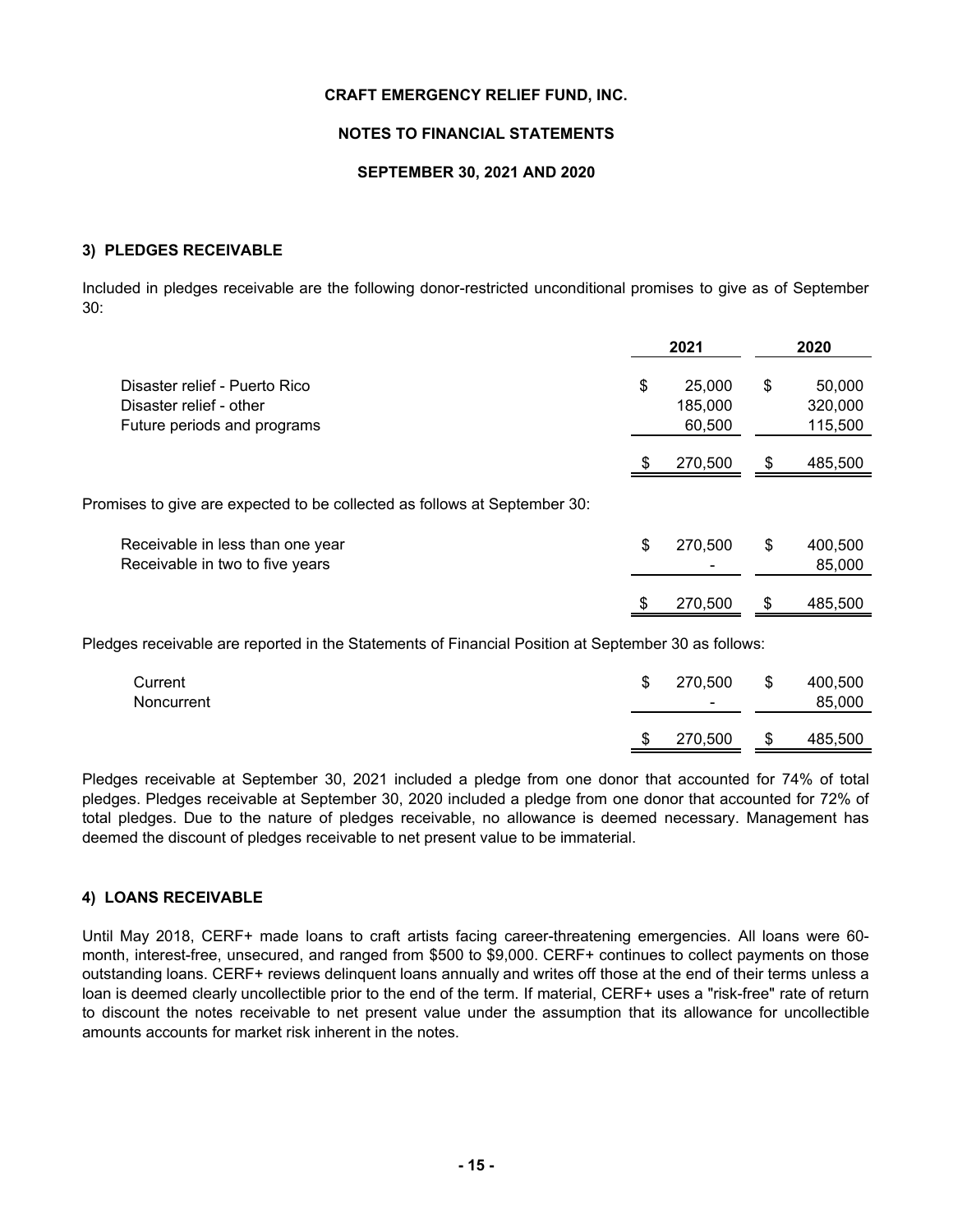### **NOTES TO FINANCIAL STATEMENTS**

### **SEPTEMBER 30, 2021 AND 2020**

### **4) LOANS RECEIVABLE (continued)**

There were 14 and 15 loans outstanding at September 30, 2021 and 2020, respectively. Write-offs for fiscal years 2021 and 2020 consisted of loans of \$2,487 and \$4,530, respectively. Past due amounts at September 30, 2021 and 2020 totaled \$1,090 and \$3,020, respectively.

Loans receivable consisted of the following at September 30:

|                                                              | 2021         |      | 2020     |
|--------------------------------------------------------------|--------------|------|----------|
| Loans receivable                                             | \$<br>27,931 | \$   | 35,378   |
| Less loan loss reserve                                       | (7, 513)     |      | (10,000) |
|                                                              | 20,418       |      | 25,378   |
| Less current portion                                         | (7,000)      |      | (12,000) |
|                                                              |              |      |          |
|                                                              | 13,418       | - \$ | 13,378   |
| Aging of loans receivable was as follows as of September 30: |              |      |          |
| Current                                                      | \$<br>26,841 | \$   | 32,358   |
| $1 - 30$ days                                                |              |      |          |
| 31 - 60 days                                                 |              |      |          |
| 61 - 90 days                                                 |              |      |          |
| Over 90 days                                                 | 1,090        |      | 3,020    |
|                                                              | \$<br>27,931 | \$   | 35,378   |

Maturities and estimated allowance for loans receivable were as follows for the years ending September 30:

| 2022                                     | \$<br>7,000  |
|------------------------------------------|--------------|
| 2023                                     | 12,000       |
| 2024                                     | 6,000        |
| 2025                                     | 2,931        |
|                                          | 27,931       |
| Less allowance for uncollectible amounts | (7, 513)     |
|                                          | 20,418       |
| Less current portion                     | (7,000)      |
|                                          |              |
|                                          | \$<br>13,418 |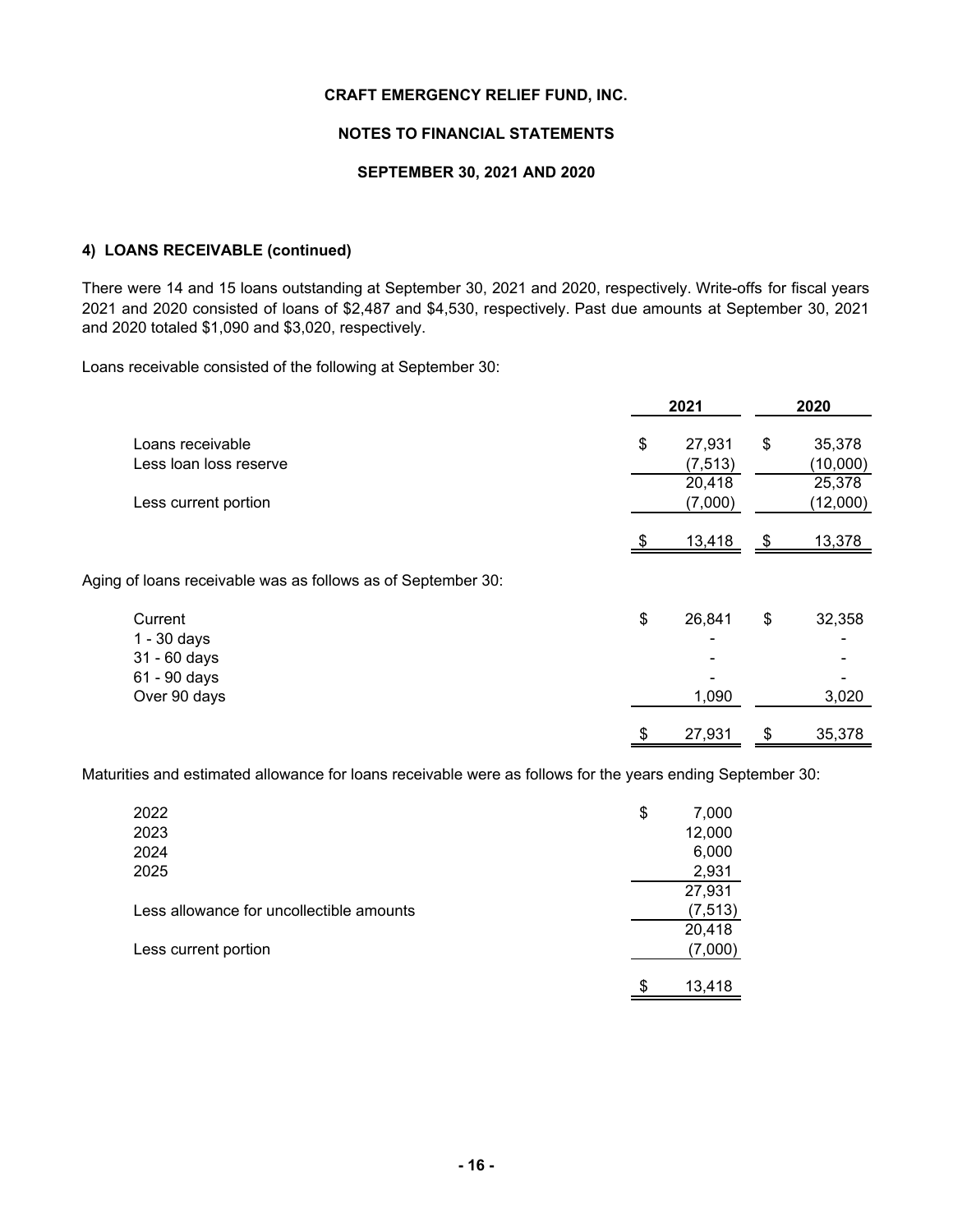### **NOTES TO FINANCIAL STATEMENTS**

### **SEPTEMBER 30, 2021 AND 2020**

### **5) INVESTMENTS AND FAIR VALUE MEASUREMENTS**

The Organization's investments include both donor-restricted funds and funds without donor restrictions. Investments in debt securities and equity securities with readily determinable fair values are carried at fair value as determined by reference to quoted market prices and other relevant information generated by active market transactions (Level 1 inputs). Investments consisted of the following at September 30:

|                                                        | 2021          | 2020         |
|--------------------------------------------------------|---------------|--------------|
| Mutual fund investments measured using net asset value |               |              |
| Equity securities:                                     |               |              |
| Issuers with small to medium market capitalization (a) | \$<br>223,345 | \$<br>44,849 |
| Investment in real estate entities (b)                 |               | 19,894       |
| Entities in developed markets (c)                      | 340,681       | 120,414      |
| Entities in emerging and developing markets (d)        | 105,977       | 15,096       |
| Index approach investments (e)                         | 78,723        |              |
|                                                        | 748,726       | 200,253      |
| Fixed income securities:                               |               |              |
| Investment grade or unrated (f)                        | 1,478,521     | 619,472      |
|                                                        | 1,478,521     | 619,472      |
| Total mutual funds measured using net asset value      | 2,227,247     | 819,725      |
| Cash and equivalents                                   | 57,809        | 87,736       |
| Other assets                                           | 25,588        |              |
| Brokered certificates of deposits                      | 193,185       | 185,261      |
| Common stocks                                          | 321,979       | 717,756      |
| Total other investments                                | 598,561       | 990,753      |
|                                                        | 2,825,808     | 1,810,478    |
|                                                        |               |              |

CERF+ uses net asset value (NAV) per share, or its equivalent, such as member units or an ownership interest in partners' capital, as a practical expedient to estimate the fair values of certain hedge funds, private equity funds and limited partnerships, which do not have readily determinable fair values. Investments that are measured at fair value using NAV per share as a practical expedient are not classified in the fair value hierarchy.

Investments consist of funds for which there are no unfunded commitments, which redemption value is computed daily, and for which there is no notification period required to redemption. Funds seek total return, current income and preservation of capital. Further analysis of the categories of the investments and the corresponding investment strategy is as follows:

(a) These investments seek to provide long-term growth of capital primarily through investing net assets in equity securities, such as common stocks, of issuers with small to medium market capitalization.

(b) These investments seek total return through investment in global real estate equity securities by investing substantially all of its net assets in common stock and other equity securities issued by U.S. and non-U.S. real estate companies, including REIT-like entities.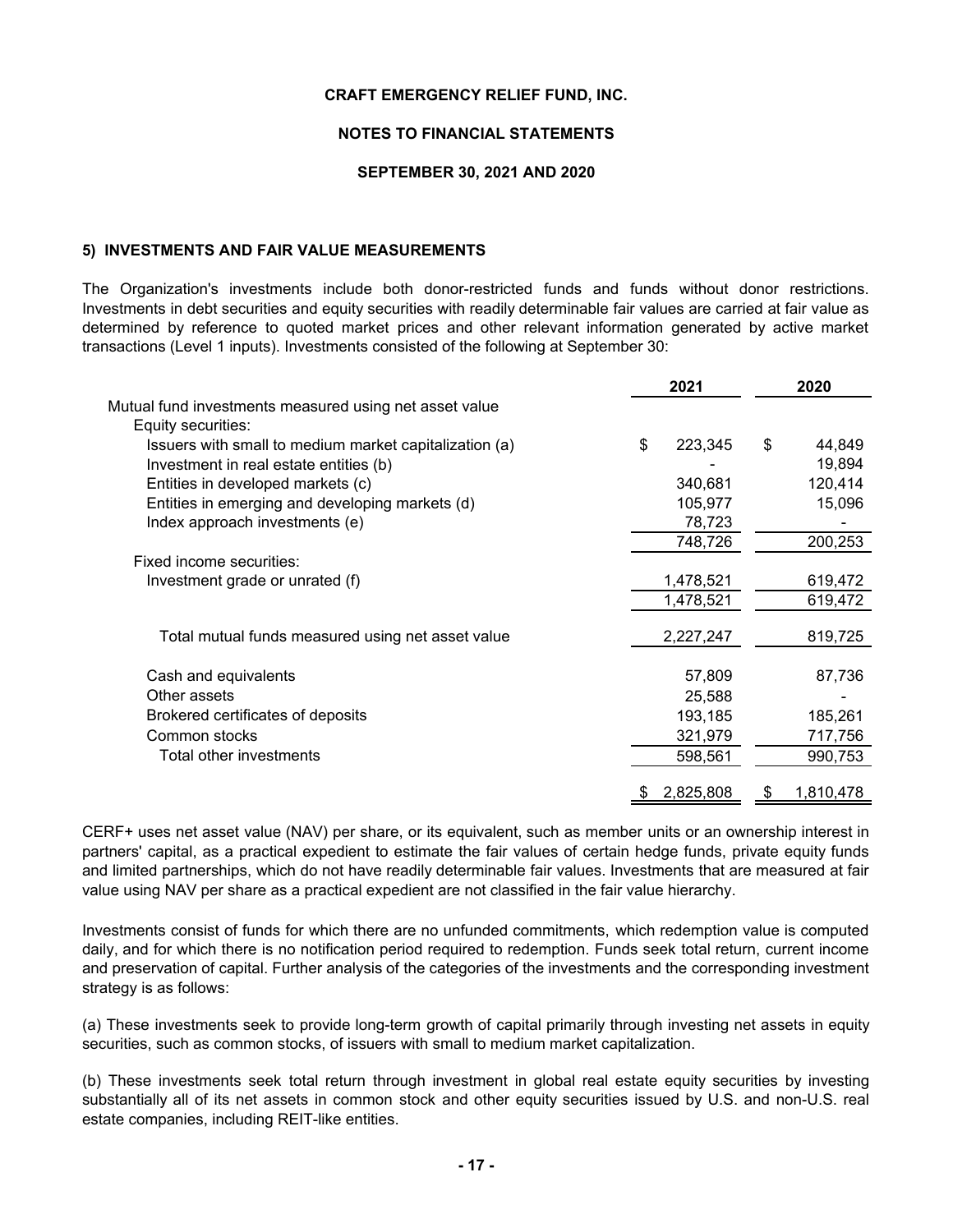### **NOTES TO FINANCIAL STATEMENTS**

### **SEPTEMBER 30, 2021 AND 2020**

### **5) INVESTMENTS AND FAIR VALUE MEASUREMENTS (continued)**

(c) These investments seek to achieve long-term capital appreciation through purchasing securities of companies associated with developed market countries that the advisor has designated as approved markets.

(d) These investments seek capital appreciation by investing in common stocks of issuers in emerging and developing markets throughout the world.

(e) These investments are managed using an indexing investment approach by which the advisor attempts to approximate, before expenses, the performance of the index over the long term. The advisor will typically invest net assets in equity securities comprising the index in approximately the same proportions as they are represented in the index.

(f) These investments seek to maximize long-term return by investing its net assets in investment-grade fixed income securities, or unrated securities, that are deemed to be of comparable quality by the advisor.

Additional analysis of the fair values and cost of investments by category were as follows as of:

|                      |    | <b>Fair Value</b> |     | Cost      | <b>Unrealized</b><br>Appreciation |
|----------------------|----|-------------------|-----|-----------|-----------------------------------|
| September 30, 2021:  |    |                   |     |           |                                   |
| Cash and equivalents | \$ | 57,809            | \$  | 57,809    | \$                                |
| Fixed income         |    | 1,671,706         |     | 1,666,366 | 5,340                             |
| Equities             |    | 1,070,705         |     | 710,276   | 360,429                           |
| Other                |    | 25,588            |     | 19,141    | 6,447                             |
|                      | S  | 2,825,808         | \$. | 2,453,592 | \$<br>372,216                     |
| September 30, 2020:  |    |                   |     |           |                                   |
| Cash and equivalents | \$ | 87,736            | \$  | 87,736    | \$                                |
| Fixed income         |    | 804,733           |     | 777,960   | 26,773                            |
| Equities             |    | 918,009           |     | 699,035   | 218,974                           |
|                      | S. | 1,810,478         | S   | 1,564,731 | \$<br>245,747                     |

Included in investments are funds transferred into a separate "board-designated reserve fund" at the discretion of the Board, earnings from which are for the long-term benefit of the Organization.

A portion of the Organization's investments have been pledged as collateral for the Organization's line of credit (Note 6).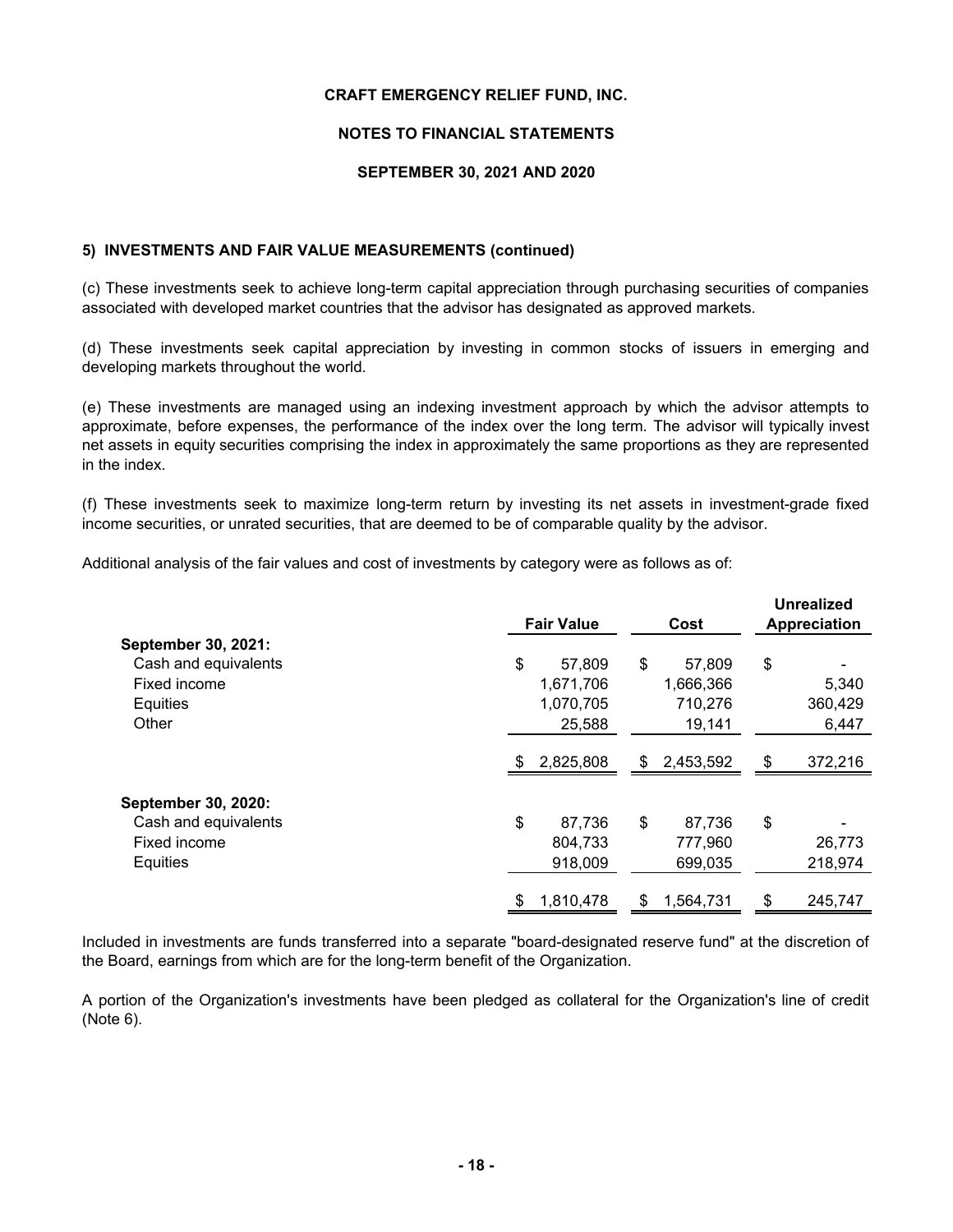### **NOTES TO FINANCIAL STATEMENTS**

### **SEPTEMBER 30, 2021 AND 2020**

### **5) INVESTMENTS AND FAIR VALUE MEASUREMENTS (continued)**

Investment return is summarized as follows for the years ended September 30:

|                        | 2021         |    | 2020     |  |
|------------------------|--------------|----|----------|--|
| Interest and dividends | \$<br>31,426 | \$ | 36,538   |  |
| Realized gain          | 125,557      |    | 22,440   |  |
| Unrealized gain        | 126,469      |    | 83,379   |  |
| Investment fees        | (19,800)     |    | (15,908) |  |
|                        | 263,652      | \$ | 126,449  |  |

Investment income is reported in the Statements of Activities as follows for the years ended September 30:

| Without donor restrictions<br>With donor restrictions | 263.523<br>129 | - \$ | 124,594<br>1,855 |
|-------------------------------------------------------|----------------|------|------------------|
|                                                       | 263,652        |      | 126,449          |

### **6) LINE OF CREDIT**

CERF+ has a \$100,000 line of credit with People's United Bank, N.A. The agreement will continue at the Bank's discretion until the next review. The line of credit is secured by a pledge of certain investments held by the same bank (Note 5) and bears interest at the Bank's "Prime Rate" plus .5% (3.75% at September 30, 2021 and 2020). There was no outstanding balance on the line of credit at September 30, 2021 or 2020.

### **7) GRANTS PAYABLE**

Grants payable consisted of grant funding due to organizations.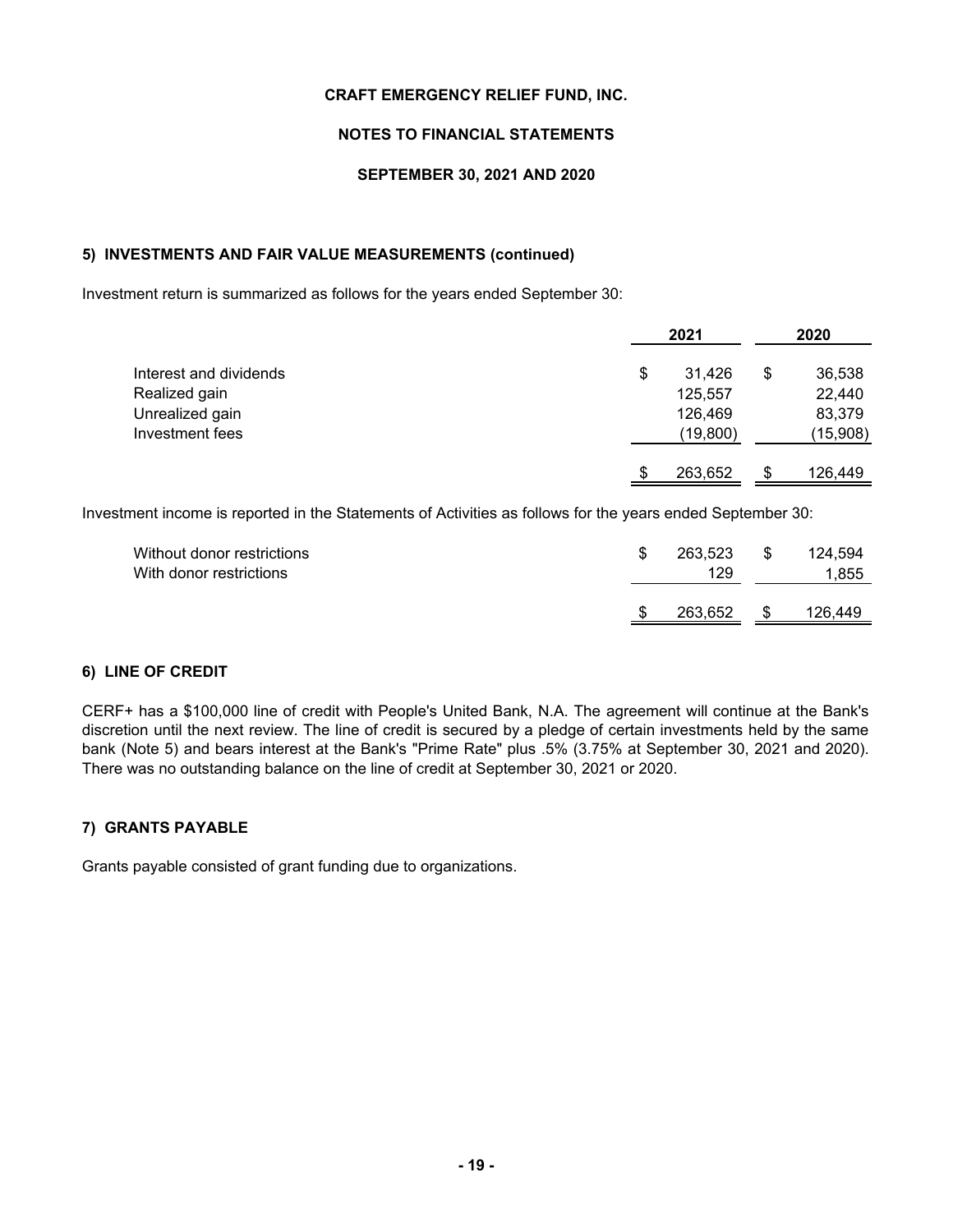### **NOTES TO FINANCIAL STATEMENTS**

### **SEPTEMBER 30, 2021 AND 2020**

### **8) LONG-TERM DEBT**

Long-term debt consisted of the following at September 30:

|                                                                                                                                                                                                                                                                                    |   | 2021 |   | 2020               |
|------------------------------------------------------------------------------------------------------------------------------------------------------------------------------------------------------------------------------------------------------------------------------------|---|------|---|--------------------|
| People's United Bank, N.A.:<br>Paycheck Protection Program note with monthly payments<br>of \$5,836, deferred until August 2021, bearing interest at 1%,<br>uncollateralized, guaranteed by the U.S. Small Business<br>Administration (SBA), due July 2023<br>Less current portion | S |      | S | 103.700<br>(9,000) |
|                                                                                                                                                                                                                                                                                    |   |      |   | 94.700             |

The SBA issued official forgiveness of the Paycheck Protection Program loan in March 2021.

### **9) LEASES**

CERF+ leases office space under a non-cancelable lease through June 2024. Lease expenses were \$27,059 and \$24,945 for the years ended September 30, 2021 and 2020, respectively.

Future minimum lease payments are as follows for the years ending September 30:

| 2022<br>2023<br>2024 | \$ | 27,000<br>27,000<br>21,000 |
|----------------------|----|----------------------------|
|                      | æ  | 75,000                     |

### **10) EMPLOYEE RETIREMENT PLAN**

The Organization sponsors a 403(b) pension plan that covers substantially all employees. There are no minimum age or service requirements for employees to make contributions to the plan. For employees who work more than 1,000 hours per year and have completed one year of service, the Organization makes a discretionary contribution (3% of total compensation in 2021 and 2020). Employees can also make salary deferrals up to prescribed annual limits. Employer contributions to the plan were \$13,476 and \$10,507 for the years ended September 30, 2021 and 2020, respectively.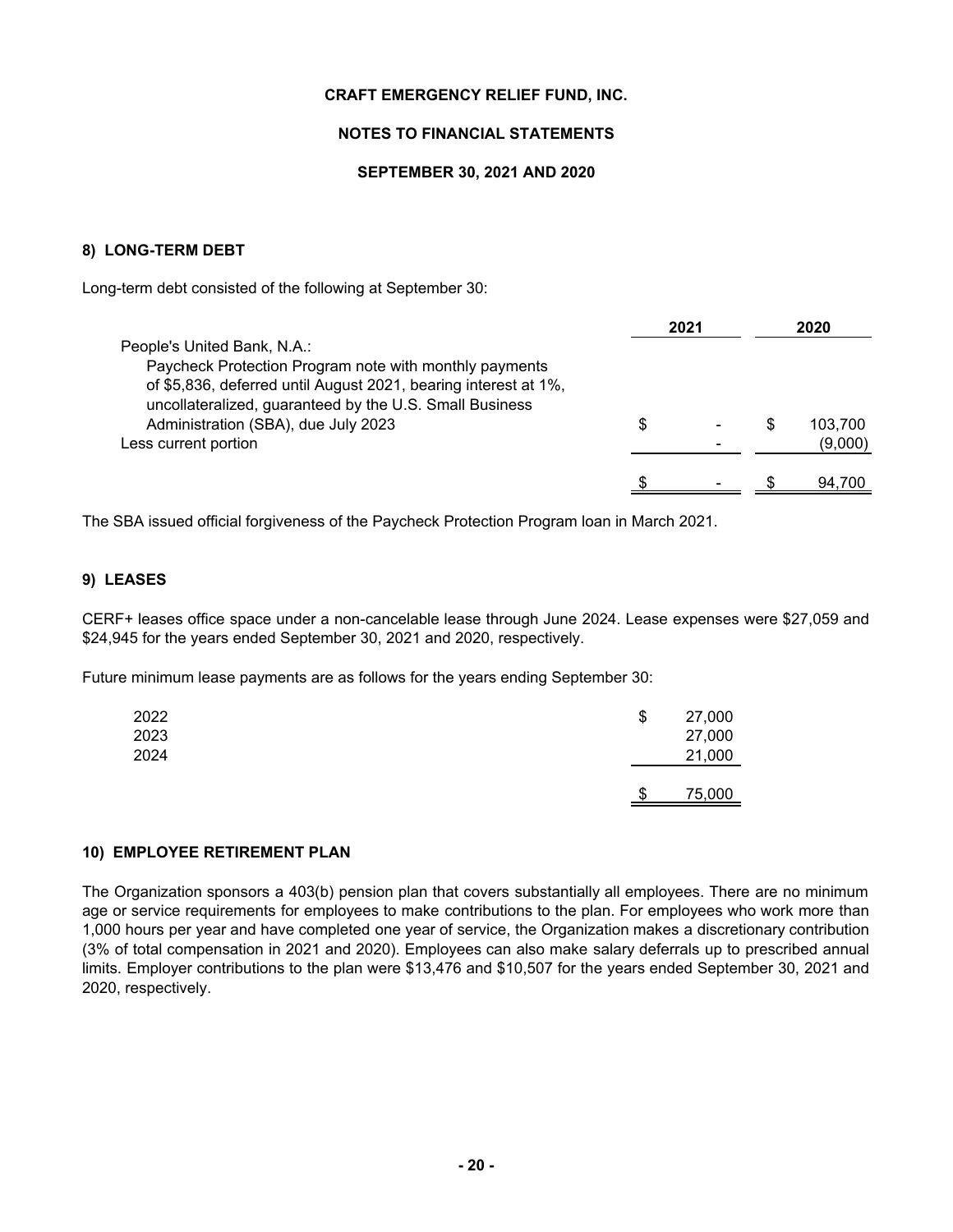### **NOTES TO FINANCIAL STATEMENTS**

### **SEPTEMBER 30, 2021 AND 2020**

### **11) DONATED GOODS AND MATERIALS**

The values of donated goods and materials included as contributions in the financial statements and in the corresponding expenses, benefited the following purposes for the years ended September 30:

|                                  | 2021         |    | 2020   |
|----------------------------------|--------------|----|--------|
| Internal purposes:               |              |    |        |
| Software licensing fees          | \$<br>33,389 | \$ | 24,000 |
| Promotion                        | 23,158       |    |        |
| Other goods and services         | 400          |    |        |
| Travel, conferences and meetings |              |    | 1,163  |
|                                  | 56,947       |    | 25,163 |
| <b>Brokered assistance</b>       | 16,462       |    | 11,824 |
|                                  |              |    |        |
|                                  | 73,409       | \$ | 36,987 |

Brokered assistance is in-kind support consisting of items that are donated to benefit craft artists. CERF+ serves as a conduit for the donations by spreading the word that an artist is seeking a particular item.

In addition to the amounts shown above, the Organization received hundreds of hours of donated time benefitting programs and supporting services that were not recorded in the financial statements because the services do not meet the criteria for recognition under U.S. generally accepted accounting principles.

### **12) NET ASSETS**

Board-designated net assets consist of investments designated for the long-term benefit of the Organization, including funds designated for the CERF+ "At the Ready Fund".

Net assets with donor restrictions are available to support a future period or a specific activity not completed by CERF+. Net assets with donor restrictions are as follows as of September 30:

|                                             | 2021          |    | 2020      |
|---------------------------------------------|---------------|----|-----------|
| Emergency and disaster relief               | \$<br>433.469 | \$ | 506,144   |
| <b>Etsy Sellers Fund</b>                    | 351,455       |    | 168,258   |
| COVID-19 emergency relief                   | 333,879       |    | 212,077   |
| Emergency preparedness                      | 240,369       |    | 254,436   |
| Emergency and disaster relief - Puerto Rico | 30,000        |    | 50,000    |
| Board development                           | 18,182        |    | 18,182    |
| Artist legacy planning                      | 8,025         |    | 7,525     |
| Advocacy                                    | 30,550        |    |           |
| Future periods and programs                 | 80,937        |    | 212,877   |
|                                             | 1,526,866     | \$ | 1,429,499 |